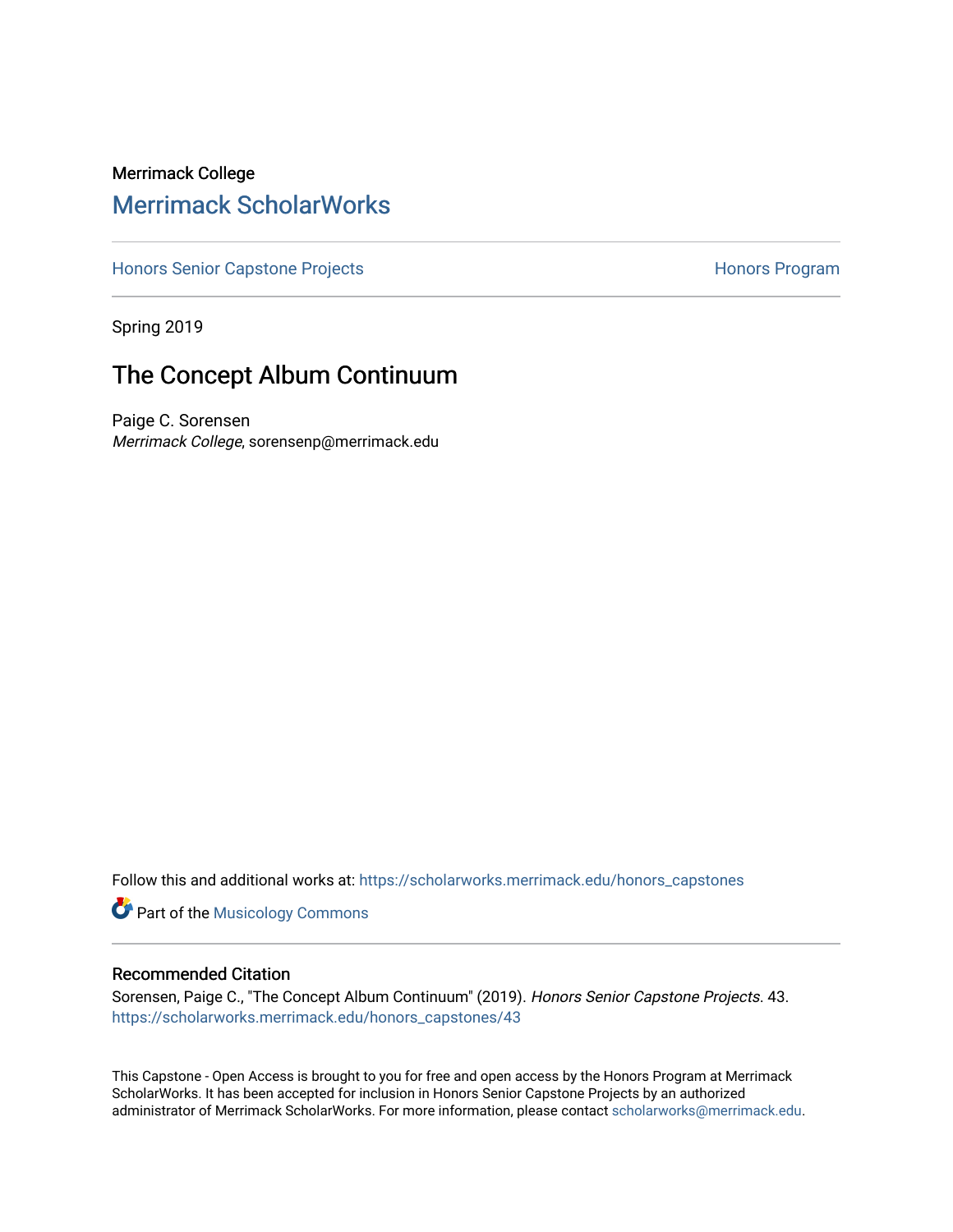# **The Concept Album Continuum**

Paige C. Sorensen FAA4960 Dr. Laura Moore Pruett 22 December 2018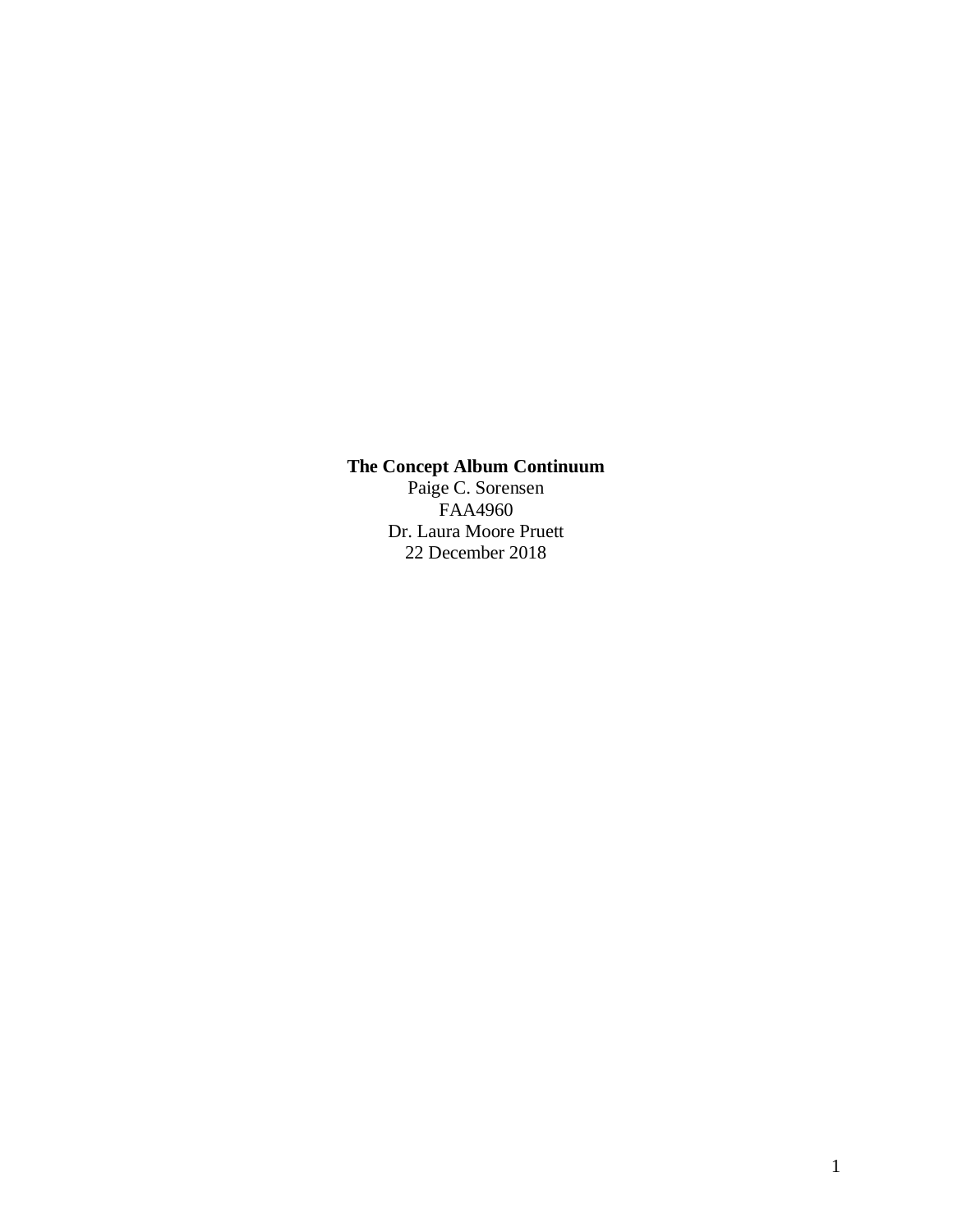## **Table of Contents**

|     |                                              | Page         |
|-----|----------------------------------------------|--------------|
| I.  | <b>Introduction</b>                          | $\mathbf{3}$ |
| II. | <b>Historical Background</b>                 | 7            |
|     | <b>Concept Album Precursors</b><br>$\bullet$ | 7            |
|     | <b>The Modern Concept Album</b><br>$\bullet$ | 13           |
| Ш.  | <b>Concept Album Significance</b>            | 16           |
| IV. | <b>Musical Analysis</b>                      | 21           |
| V.  | <b>Conclusions</b>                           | 30           |
| VI. | <b>References</b>                            | 32           |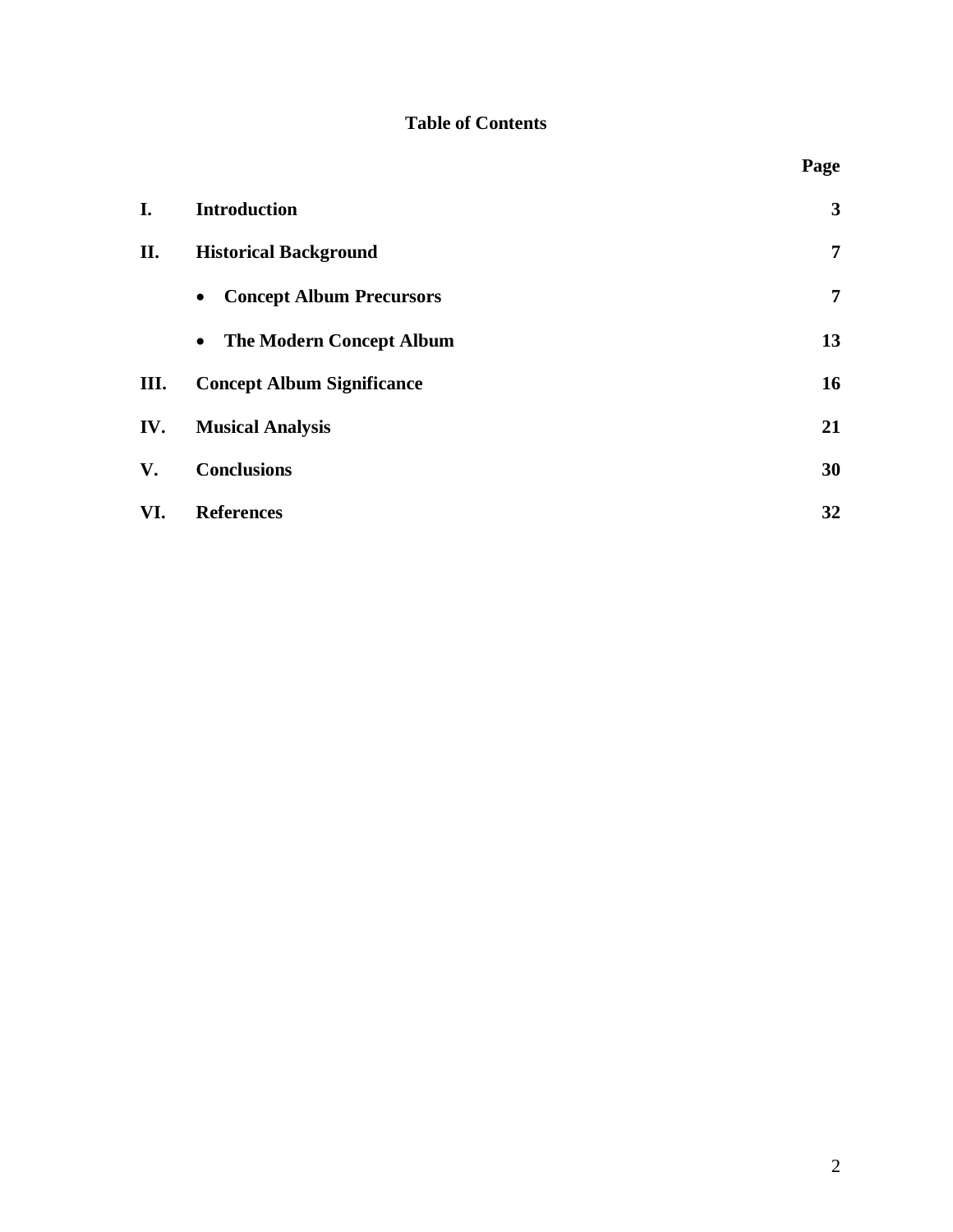#### **I. Introduction**

Arguably one of the more elusive topics in music, concept albums continue to defy traditional categorization. As opposed to traditional musical genres and theories that have been in practice for hundreds, if not thousands, of years, the concept album is a relatively new innovation in the sphere of musicology. In generalized terms, the concept album may be considered an alternate version of a 'traditional' musical album in which there is an overarching narrative or musical structure that connects each track to the greater whole. The flexibility with which concept albums are approached by artists, as well as the broadness in presentation tactics, establishes the concept album as an ambiguous matter that is difficult to classify in an objective manner. First and foremost, it is important to outline the various definitions of concept albums that exist – each one varying in specificity and depth. For, it is precisely this dissent that has created an inconclusive idea surrounding the requirements of a concept album.

Numerous experts have offered unique definitions of a concept album spanning from the 1960s to today. Quite vaguely, Donald Clarke in the *Penguin Encyclopedia of Popular Music*  describes the concept album as "an LP intended to be integrated on a set theme". Moreover, Ken Scott proposes a similar interpretation when he states, "the term concept album means an album where all of the tracks are 'in some way' connected ... I can only guess that a concept album is in the eye/ear of the beholder" (Montgomery, 2002). These generalized definitions unintentionally include countless traditional albums though, in fact, any album that is based loosely on an event or theme but fails to incorporate any other conceptual elements. For that reason, Clarke offers an unhelpful attempt at narrowing the defining parameters of a concept album. On a slightly more detailed note, Roy Shuker in *Key Concepts for Popular Music* notes that "in this form, the album [changes] from a collection of heterogeneous songs into a narrative work with a single theme, in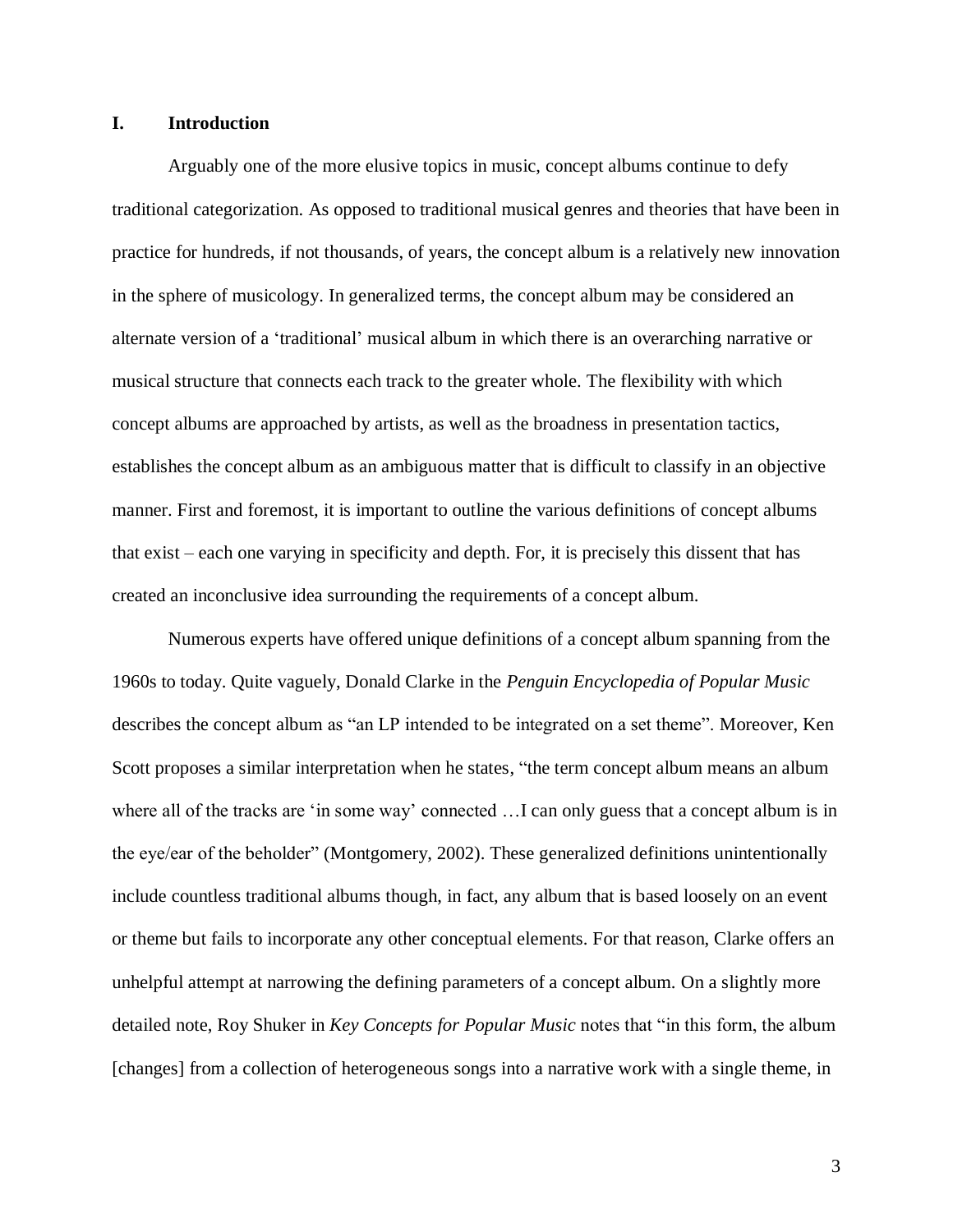which individual songs segue into one another" (Montgomery, 2002). In this case, Shuker favorably differentiates between a traditional and concept album and introduces the idea of aural continuity, providing a more thorough understanding of the concept album. However, Shuker's definition neglects other potentially critical aspects that characterize concept albums, such as shared musical elements in the form of recurring melodies, motifs, rhythmic patterns, key relationships, and/or lyrical connections.

Edward Macan ventures to adjust Shuker's effort in considering the concept album as "the practice of tying a series of songs together by using both a recurring melodic theme and a program – that is, a unifying idea or concept which is developed in the lyrics of the individual songs…" (Montgomery, 2002). Conversely, Bill Martin warns that "if this term refers to albums that have thematic unity and development throughout, then in reality there are probably fewer concept albums that one might at first think…However, if instead we stretch the definition a bit, to where the album *is* the concept, then it is clear that progressive rock is entirely a music of concept albums…" (Montgomery, 2002). This tactic, known as the "complete album approach", offers yet another angle of the concept album that is not often considered where "the album rather than the song [becomes] the basic unit of artistic production" (Montgomery, 2002). While meaningful in theory, the complete album approach does not specify any particular parameters of what constitutes a concept album.

It is clear through the exploration of various one-dimensional definitions that a consensus has not yet been reached that encompasses the exhaustive and eclectic nature of the concept album, nor does it appear that one will develop in the near future. Therefore, I am offering an alternative approach to classify the concept album in a multi-dimensional manner that may solve issues of exclusion. Rather than attempting to provide a lengthy and fallible interpretation of the

4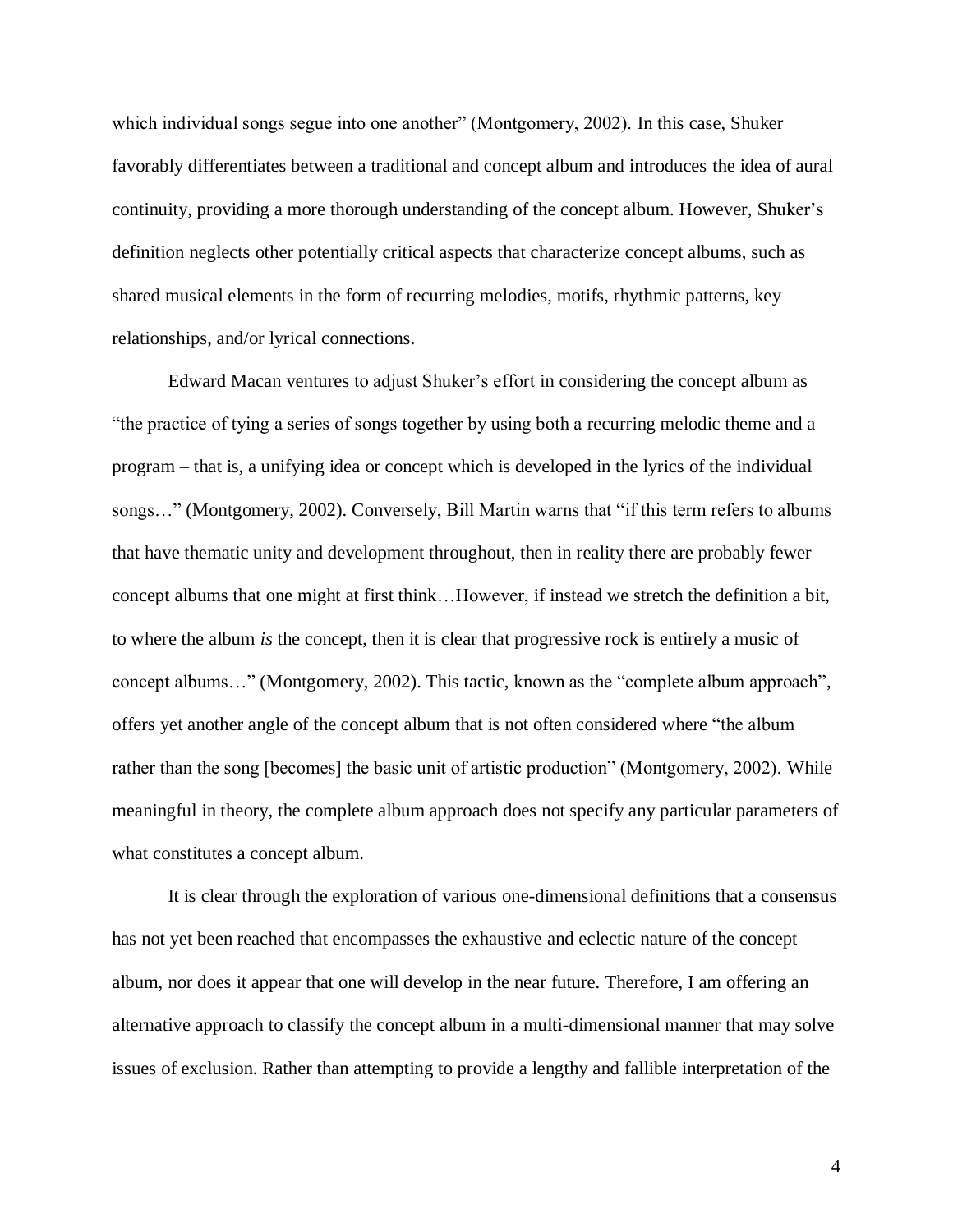musical form, I propose that all concept albums be considered as part of a 'concept album continuum' that ranges from loose to strict. Those that are to be considered 'strict' concept albums should satisfy multiple, if not all, of the continuum criteria that I have determined<sup>1</sup>, whereas those that are to be considered 'loose' concept albums merely satisfy one or two of the components. Each characteristic, to be explained further, is consistent with concept albums on an individual scale, but the combination of two or more strengthens the conceptual integrity of the album significantly. In other words, the more characteristics that are satisfied by a particular album, the more likely it should be widely accepted as a true concept album.

Under the continuum model, the first and most important characteristic that should be considered is the presence of a strong narrative, storyline, or conceptual foundation. Albums that satisfy this criterion to the greatest extent may also incorporate the use of characters or narration. Although, those that do not contain these elements may still be considered along the continuum, but they must possess other concept album characteristics and the album's placement would be shifted toward the 'loose' side. Furthermore, another identifying characteristic of the concept album is the connection and repetition of musical elements among tracks, including but not limited to: melodies, rhythmic patterns, key relationships, motifs, lyrics, and instrumentation. It is worth noting that albums that omit both a narrative structure or solid conceptual basis, as well as well-connected musical elements may result in a significantly reduced likelihood that those albums may be considered conceptual<sup>2</sup>. In addition to these founding two criterion, other

<sup>&</sup>lt;sup>1</sup> See Table 1 for an organized visual representation of the various continuum characteristics.

 $2$  Examples of albums that fail to include both areas are curations – including 'topical' albums such as Christmas/holiday albums, 'live' albums, 'best of' albums, comedy albums, and 'fad' albums like 'twist' or 'surf' records. In these instances, the connection among tracks is founded upon a basic shared topic but is not related by any other narrative or storyline structure. In these cases, each track is widely considered separate from neighboring tracks, and albums of this kind do not relate musically either (with the exception of potentially lyrical and instrumentation similarities). For this reason, curations should be included as the left-most edge of the concept album continuum under the 'loose' range.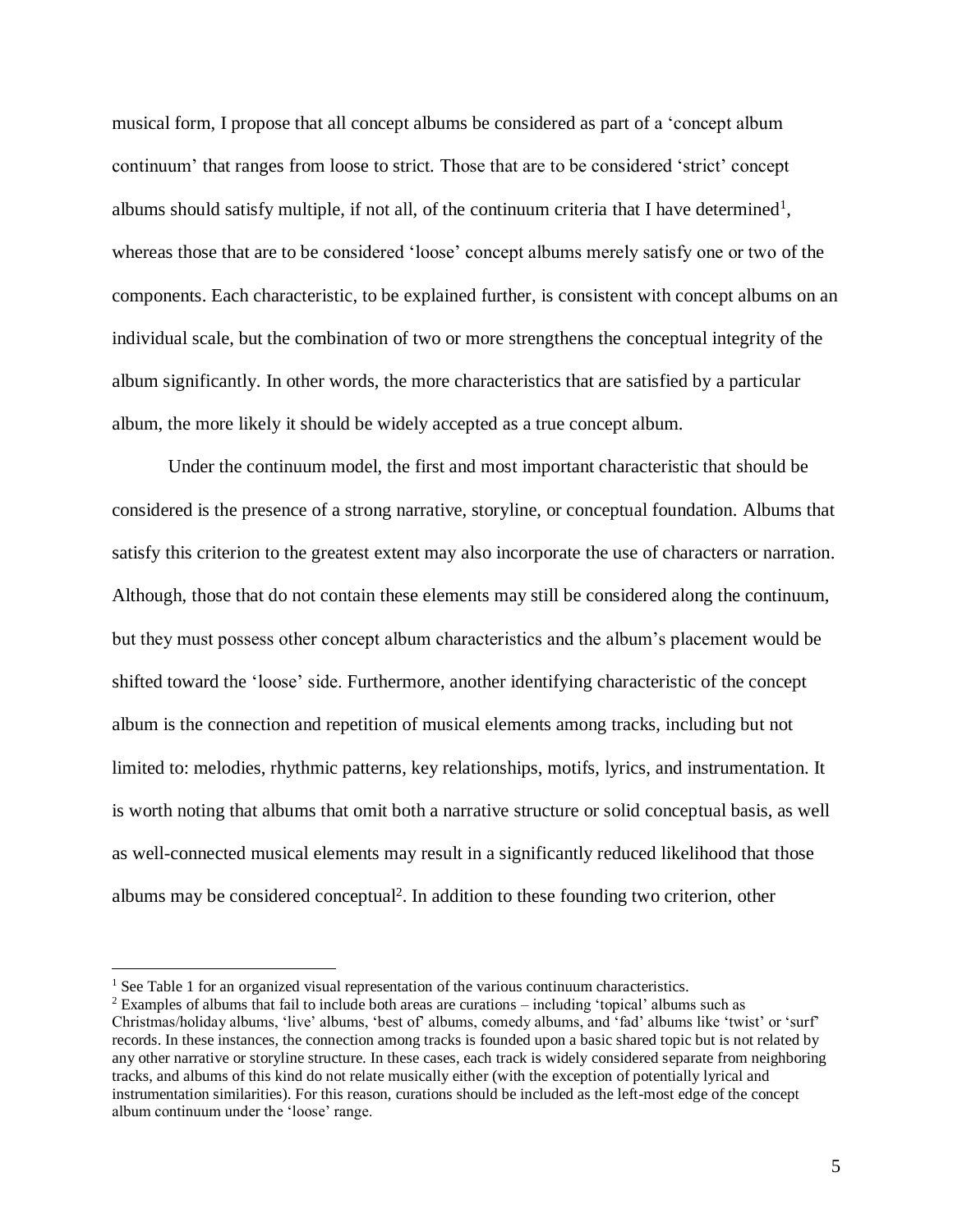recommended characteristics that reinforce a concept album's credibility and 'strictness' include: focused and meaningful intent by the composers<sup>3</sup>, supportive visual components including related cover art or film, transitions between songs, and consistent songwriters for most, if not all, tracks on the album<sup>4</sup>. The more of these supporting features that are included in a particular album the farther the album will shift toward the 'strict' domain, and vice versa. While some aspects may be deemed subjective, the concept album continuum offers a structured and detached view in order to allow for a careful consideration and comparison of musical records.

| <b>Characteristic</b>                                                        | <b>Satisfied Y/N</b> |
|------------------------------------------------------------------------------|----------------------|
| <i>Strong</i> narrative, storyline, or conceptual foundation                 |                      |
| Character names or narrator                                                  |                      |
| Related narration between songs<br>٠                                         |                      |
| Well-connected musical elements among tracks                                 |                      |
| Melody (or Repeated Melody)                                                  |                      |
| Rhythm                                                                       |                      |
| <b>Key Relationships</b>                                                     |                      |
| Motifs                                                                       |                      |
| Lyrics                                                                       |                      |
| Instrumentation                                                              |                      |
| Focused and meaningful <i>intent</i> by the composers                        |                      |
| Supportive visual components (ex: graphic novels, films, music videos, etc.) |                      |
| Cover art relates to the concept                                             |                      |
| Smooth transitions between one or more tracks                                |                      |
| Most, if not all, tracks on the album are composed by the same               |                      |
| songwriter(s)                                                                |                      |

**Table 1.** This table outlines each characteristic of the concept album continuum and includes a column to delineate whether a particular criteria is satisfied in the analysis of an album.

<sup>3</sup> This aspect is especially important considering *Sgt. Pepper's Lonely Hearts Club Band* that was written by the Beatles. For an album that is oftentimes considered the quintessential 'rock concept album', the Beatles did not actually begin the composition process with the objective to compose a concept album. In David Montgomery's analysis of the genre he states, "…some of the songs were composed before it occurred to the Beatles to use the motif of *Sgt. Pepper."* (Montgomery, 2002).

<sup>4</sup> While this element is not required for *all* tracks, an album's placement has the potential to be greatly affected if there are no shared songwriters between any of the tracks, or if various tracks were written years apart and by different songwriters. That being said, however, an album's credibility should be increased if all tracks on the album are written by the same few songwriters, as this increases the likelihood that there was a shared vision during the creative process that resulted in an *intentional* concept album.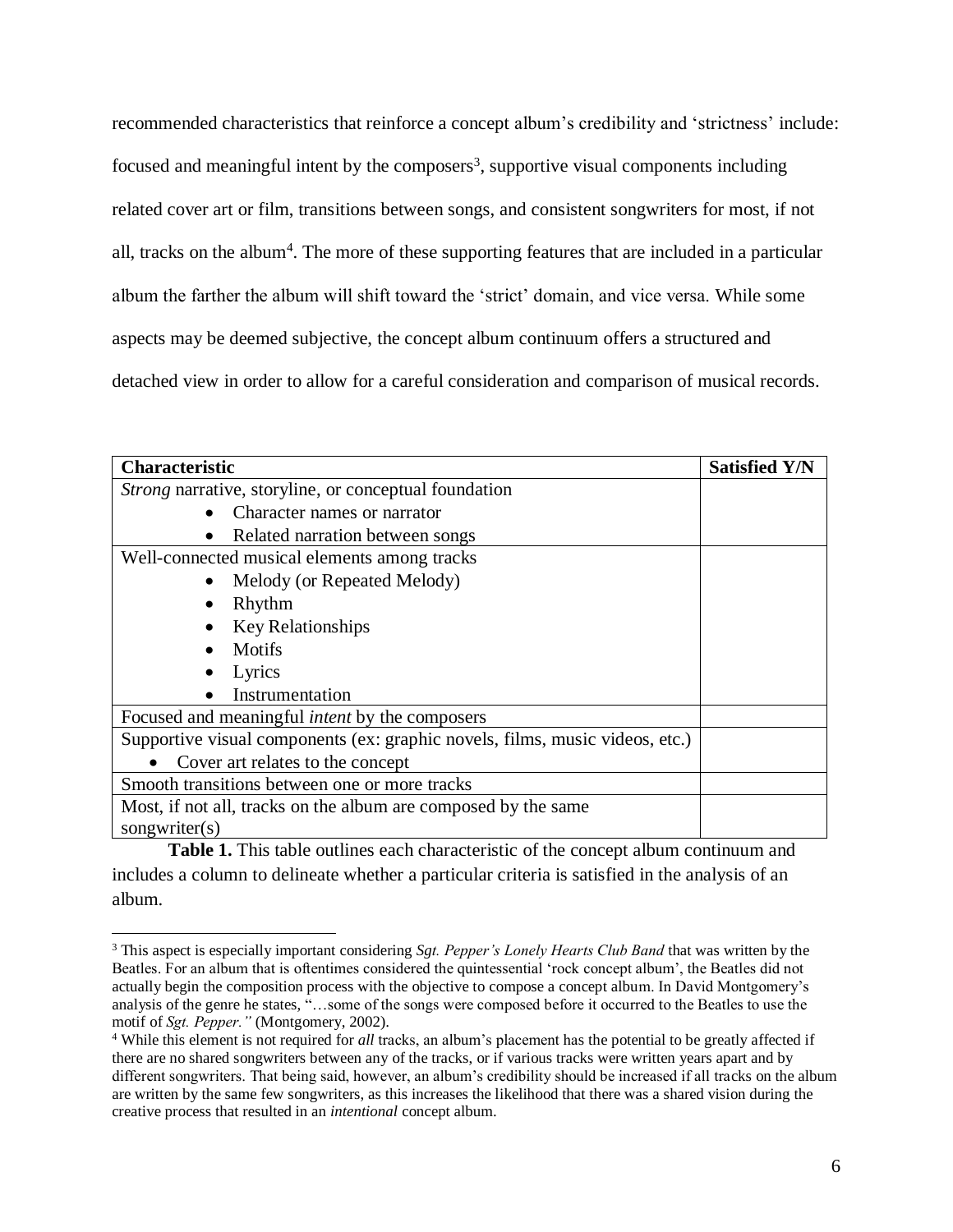#### **II. Historical Background**

#### **a. Concept Album Precursors**

The ideas that have inspired concept albums are not unique to the long-playing record (LP) and modern eras, in fact, concept albums owe much of their genius to classical composers of the Classical and Romantic periods. Before the invention of modern recording technology, composers utilized live performances, sheet music, and literature, among other things, as part of their creative processes. A popular area of inspiration was poetry – more specifically, pre-written poetic cycles which classical composers set to music in order to arrange song cycles. These poetic cycles consist of a collection of individual poems that are normally written by a single poet, all of which are centered around a "storyline; a central theme or topic such as love or nature; a unifying mood; poetic form or genre" (Youens, 2001). Correspondingly, a song cycle is defined along the same boundaries as "a group of individually complete songs designed as a unit…for solo or ensemble voices with or without instrumental accompaniment". A defining component of song cycles includes the conceptual coherence, which "may [be derived] from the text…or from musical procedures" (Youens, 2001). Song cycles vary in length, comprised of as few as three songs or of greater than fifty – each one depends on the artistic judgement of the composer. Moreover, classical composers often have selected specific poems from the poetic cycle and may oppose using the entire collection, which, may be argued as a form of nineteenthcentury curation. The transformation from poetic to song cycles can be argued as a direct precursor to modern-day concept albums, as both genres share parallel features.

#### *Frauenliebe und Leben*

One song cycle that exemplifies the unity of both lyrical and musical elements is Robert Schumann's 1840 song cycle *Frauenliebe und Leben,* Op. 42 ("A Woman's Love and Life").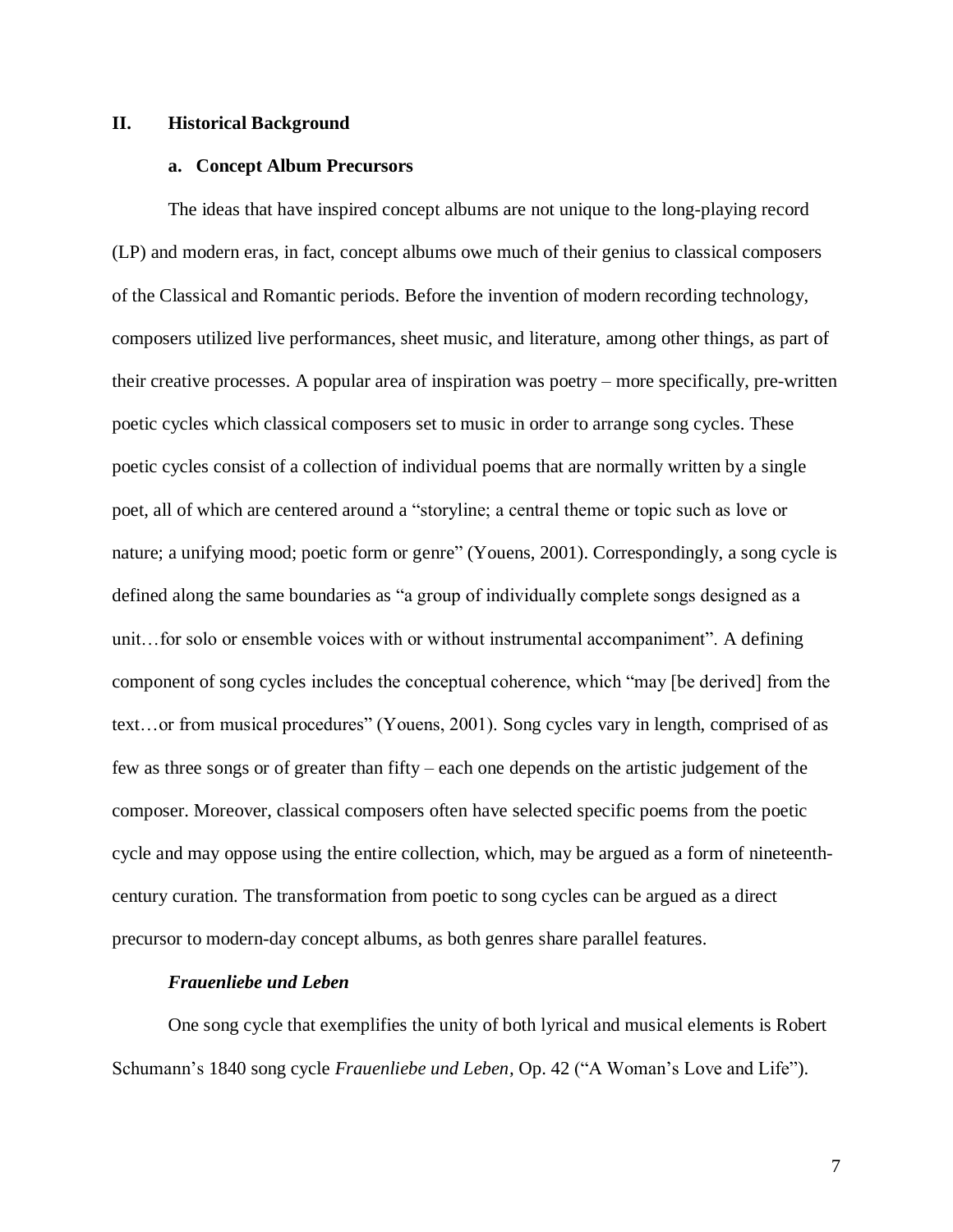Borrowed from an 1830 lyrical setting by poet Adelbert von Chamisso, Schumann sets the first eight of nine poems to music<sup>5</sup>. The poetic cycle outlines a chronological narrative in which the female protagonist first meets her lover, subsequently following their journey together through life and marriage until ultimately concluding with his death (Daverio & Sams, 2001). The final poem in Chamisso's original cycle – which Schumann chooses to omit in his musical adaptation – *Traum der eignen Tage* ("Dream of your own days") is set in the future and is sung to the protagonist's granddaughter. The decision of Schumann to exclude this poem was most certainly a conscious one and reveals how the composer sought to alter the poet's narrative so as to make the work his own. By inserting personal stylistic decisions into the work, Schumann exemplifies the phenomenon where artists borrow source material from pre-existing works and present them in a new form – a practice that is still prevalent today. A modern-day parallel involves the concept of lyricists providing lyrics for artists, with which those musicians create the supportive musical setting. As Barbara Turchin notes in her analysis of Schumann's cycle, "…the majority of critics of Lieder expressed the opinion that it is the poet's duty to create a sequence unified in subject, yet diverse in mood and expression, and so arranged to create a steady intensification of feeling. It is then the composer's duty to follow the poet's lead, to realize in music with equal intensity and diversity the ever-changing expression of the poetic texts". Through the unification of text and tune, two artists collaborate to construct a complete conceptual masterpiece.

*Frauenliebe und Leben* is not significant solely because of its poetic narrative. Schumann proves that the musical elements in a song cycle are equally as important as the lyrics in conveying the intended mood, theme, or narrative. Through the deliberate use of key relationships, word painting, and motifs that connect each of the eight songs, Schumann is able

<sup>&</sup>lt;sup>5</sup> For a German-to-English translation of the song titles, please refer to Table 2.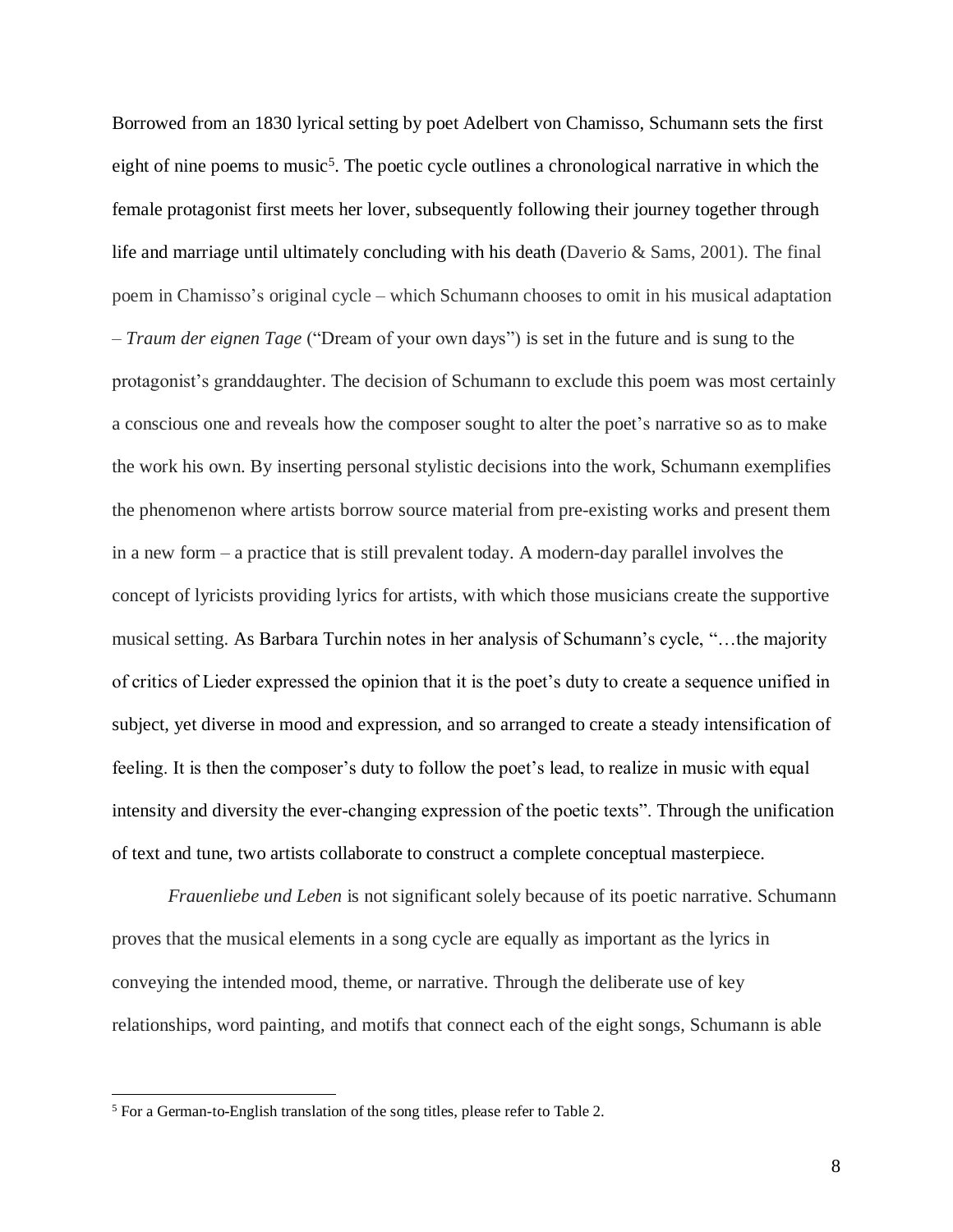to compose a listening experience that reflects, as well as strengthens, the textual foundation provided by Chamisso. Principally, Schumann utilizes key relationships as a form of musical storytelling<sup>6</sup> – by beginning and ending the cycle in the tonic key, including the final song *Nun hast du mir den ersten Schmerz getan*, the listener achieves a strong sense of closure and contentment<sup>7</sup>.

Additionally, Schumann integrates the use of melodic motifs that intensify the complexity of *Frauenliebe und Leben.* Within the first few measures of the opening song *Seit ich ihn gesehen,* a melodic gesture is presented that "not only reappears in subsequent songs, but also reflects the tonal structure of the opening song itself and, in turn, embodies the tonal structure of the cycle's first half" (Turchin, 1985). The theme itself is comprised of merely four notes, F-G-F-Bb or 5-6-5-1, yet this simplistic melody sung by a female mezzo soprano appears multiple times throughout the cycle as seen in songs 3, 5, and 7. Using the expertise of Barbara Turchin, this theme may be considered the "head motive" of this cycle which she deems also "[acts] an emblem of the protagonist herself: as her life progresses through Chamisso's poems, Schumann's motto assumes various guises". The inclusion of thematic material that Schumann places strategically throughout *Frauenliebe und Leben* reinforces the composer's legacy as a creative virtuoso who is able to craft "inner coherence, poetic unity, all bathed in refreshing fantasy", while also providing substantial evidence to suggest that 19<sup>th</sup> Century song cycles should be considered examples of classical precursors to the  $21<sup>st</sup>$  Century concept album (Turchin, 1985).

 $6$  For an outline of key relationships and their corresponding songs, please refer to Table 3.

<sup>7</sup> This final song even contains a coda that is an exact reiteration of the entire strophe of the first song. Schumann creates a cyclical aesthetic by incorporating elements of the first song into the last – a feature that makes the audience feel as though they have begun listening to the song cycle all over again.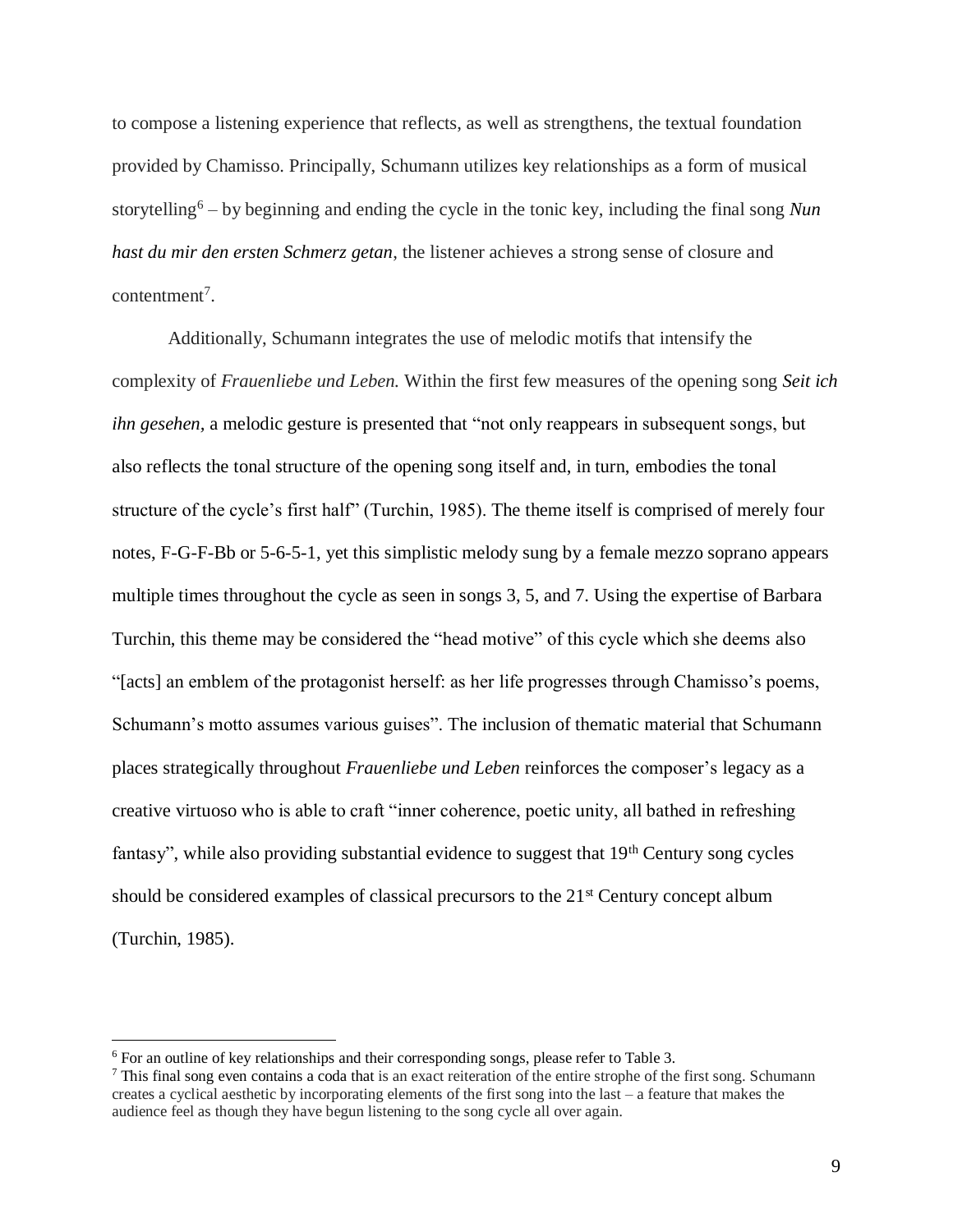**Table 2.** German-to-English translation of all of the eight song titles in the song cycle Frauenliebe und Leben by Robert Schumann (1840)<sup>8</sup>.

| <b>Song Title</b>                                 | <b>English Translation</b>          |
|---------------------------------------------------|-------------------------------------|
| 1. 'Seit ich ihn gesehen'                         | "Since I Saw Him"                   |
| 2. 'Er, der Herrlichste von allen'                | "He, the Noblest of All"            |
| 3. 'Ich kann's nicht fassen, nicht glauben'       | "I Cannot Grasp it, nor Believe it" |
| 4. 'Du Ring an meinem Finger'                     | "Thou Ring on my Finger"            |
| 5. 'Helft mir, ihr Schwestern'                    | "Help Me, Sisters"                  |
| 6. 'Süßer Freund, du blickest mich verwundert an' | "Sweet Friend, You Gaze"            |
| 7. 'An meinem Herzen, an meiner Brust'            | "At my Heart, at my Breast"         |
| 8. 'Nun hast du mir den ersten Schmerz getan'     | "Now Thou Hast Given me, for the    |
|                                                   | First Time, Pain"                   |

**Table 3.** The song cycle *Frauenliebe und Leben* by Robert Schumann is composed in the key of Bb Major. This table outlines the dominant key(s) of each song and notes their relationship to tonic, respectively<sup>9</sup>.

|                 | <b>Name</b>                              | <b>Key</b>               | <b>Relationship to Tonic</b>       |
|-----------------|------------------------------------------|--------------------------|------------------------------------|
| 1               | Seit ich ihn gesehen                     | <b>Bb</b> Major          |                                    |
| 2               | Er, der Herrlichste von allen            | Eb Major                 | IV                                 |
| 3               | Ich kann's nicht fassen, nicht glauben   | C minor                  | $\ddot{\mathbf{i}}$                |
| $\overline{4}$  | Du Ring an meinem Finger                 | Eb Major                 | IV                                 |
| $5\overline{)}$ | Helft mir, ihr Schwestern                | <b>Bb</b> Major          |                                    |
| 6               | Süßer Freund, du blickest mich           | G Major $\rightarrow$ C  | $VI \rightarrow II \rightarrow VI$ |
|                 | verwundert an                            | Major $\rightarrow$ G    |                                    |
| $\overline{7}$  | An meinem Herzen, an meiner Brust        | D Major                  | Ш                                  |
| 8               | Nun hast du mir den ersten Schmerz getan | D Minor $\rightarrow$ Bb | $iii \rightarrow I$                |
|                 |                                          | Major                    |                                    |

<sup>8</sup> Lyrical translations were accessed via Ezust, E. (n.d.) Frauenliebe und -Leben. *The LiederNet Archive.* Retrieved from [http://www.lieder.net/lieder/assemble\\_texts.html?SongCycleId=70.](http://www.lieder.net/lieder/assemble_texts.html?SongCycleId=70)

<sup>9</sup> The sheet music for *Frauenliebe und Leben* was accessed via Whistling, F. (n.d.). Frauenliebe und Leben. *IMSLP:*  Petrucci Music Library. Retrieved from [https://imslp.org/wiki/Frauenliebe\\_und\\_](https://imslp.org/wiki/Frauenliebe_und_-leben%2C_Op.42_(Schumann%2C_Robert)) [leben%2C\\_Op.42\\_\(Schumann%2C\\_Robert\).](https://imslp.org/wiki/Frauenliebe_und_-leben%2C_Op.42_(Schumann%2C_Robert))

Corresponding audio used was accessed via Hielscher, U. & Rubens, S. (2008). Schumann, R.: Lied Edition – Vol. 5 – *Frauenliebe und -leben,* Op. 42. *Naxos Music Library.* Audio Recording Retrieved from [https://merrimack.naxosmusiclibrary.com/catalogue/item.asp?cid=8.557078.](https://merrimack.naxosmusiclibrary.com/catalogue/item.asp?cid=8.557078)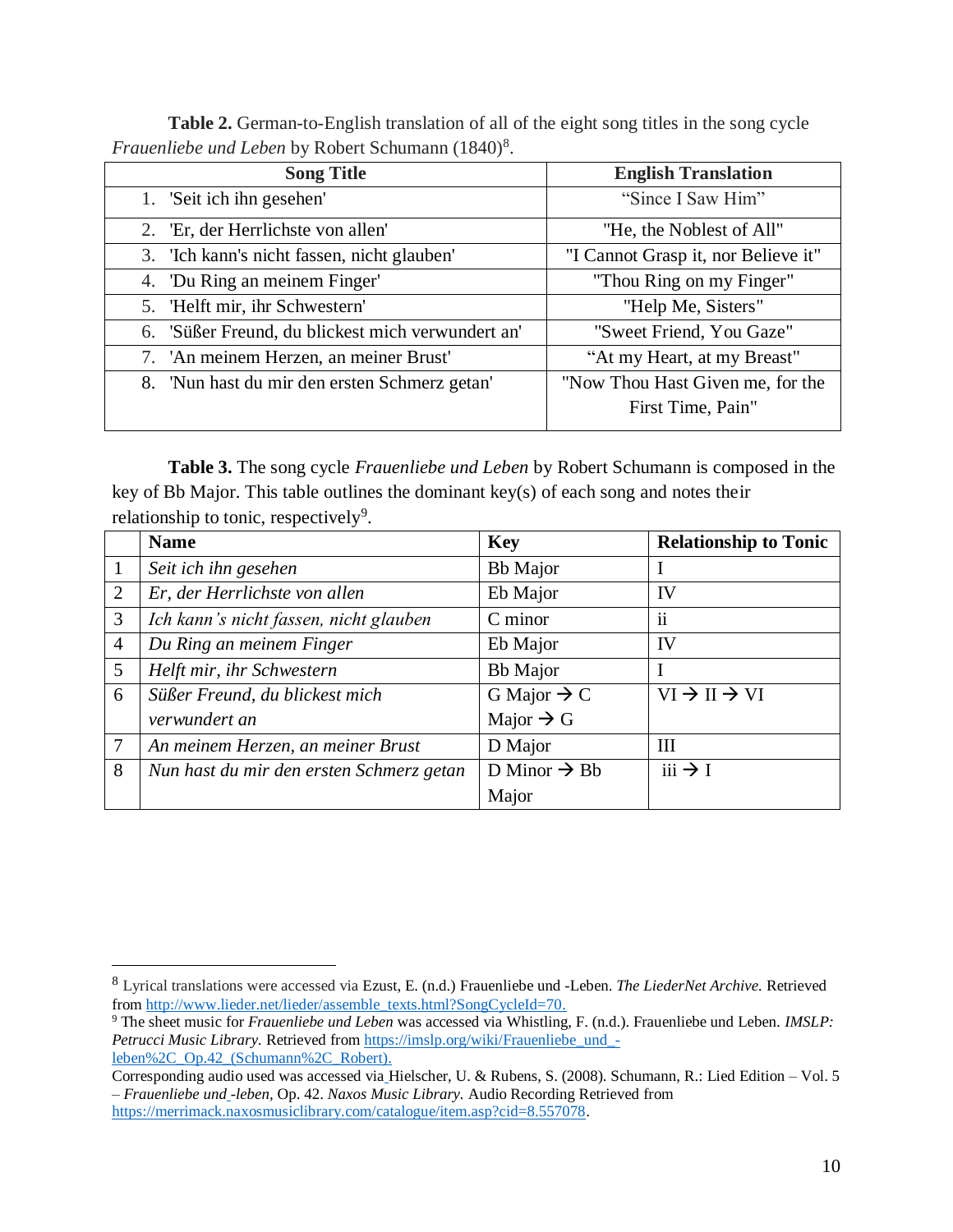### *Pierrot Lunaire*

 $\overline{a}$ 

It should be noted that not all song cycles are composed using the same approach yet can be equal in their thematic unity. Over sixty years after *Frauenliebe und Leben* was premiered*,*  Arnold Schoenberg composed the 20th Century song cycle *Pierrot Lunaire* using atonal techniques<sup>10</sup>. While more obscure in its compositional nature than Schumann's cycle, *Pierrot Lunaire* incorporates distinct qualities that illustrate an equal musical impact. First written as a series of fifty poems by Belgian writer Albert Giraud in 1884 and then translated to German by Otto Erich Hartleben, Schoenberg was commissioned to compose the 'melodrama' in 1912 by actress-singer Albertine Zehme (Winiarz, 2000). Selecting twenty-one poems from the Giraud's original collection, *Pierrot Lunaire,* translated to "Moonstruck Pierrot", is separated by Schoenberg into three parts of seven poems each $<sup>11</sup>$ . In Part I, the protagonist Pierrot becomes</sup> "intoxicated by the moon, fantasizes about love, sex, and religion." Contrastingly, throughout Part II Pierrot "finds [himself] in a violent nightmare world of plunder and blasphemy." Finally, the cycle concludes with seven songs in Part III where Pierrot "journeys home to Bergamo, haunted by nostalgic thoughts of a fabled past" (Winiarz, 2000). The number seven is not coincidental in the case of *Pierrot Lunaire* – Schoenberg was captivated by numerology and expresses this fascination throughout the entirety of the work. For example, as John Winiarz notes in his analysis:

"The number of songs selected (21) reverses the digits of the opus number (12) and 1912, the year of composition. The numbers three, seven, and thirteen dominate the work. Three authors are involved—Giraud, Hartleben and Schoenberg—and the work's three parts each contain seven poems. The poems, all strict rondeaux, have three verses totaling thirteen lines, with the first line stated three times (with repetitions at lines seven and thirteen). The

<sup>11</sup> For a German-to-English translation of the twenty-one poems of *Pierrot Lunaire*, please refer to Ezust, E. (n.d.). Pierrot Lunaire. *The LiederNet Archive.* Retrieved from [http://www.lieder.net/lieder/assemble\\_texts.html?SongCycleId=180.](http://www.lieder.net/lieder/assemble_texts.html?SongCycleId=180)

<sup>&</sup>lt;sup>10</sup> In *Pierrot Lunaire*, Schoenberg employs a style of atonal singing known as "Sprechstimme" – a combination of song and speech in which neither take precedent.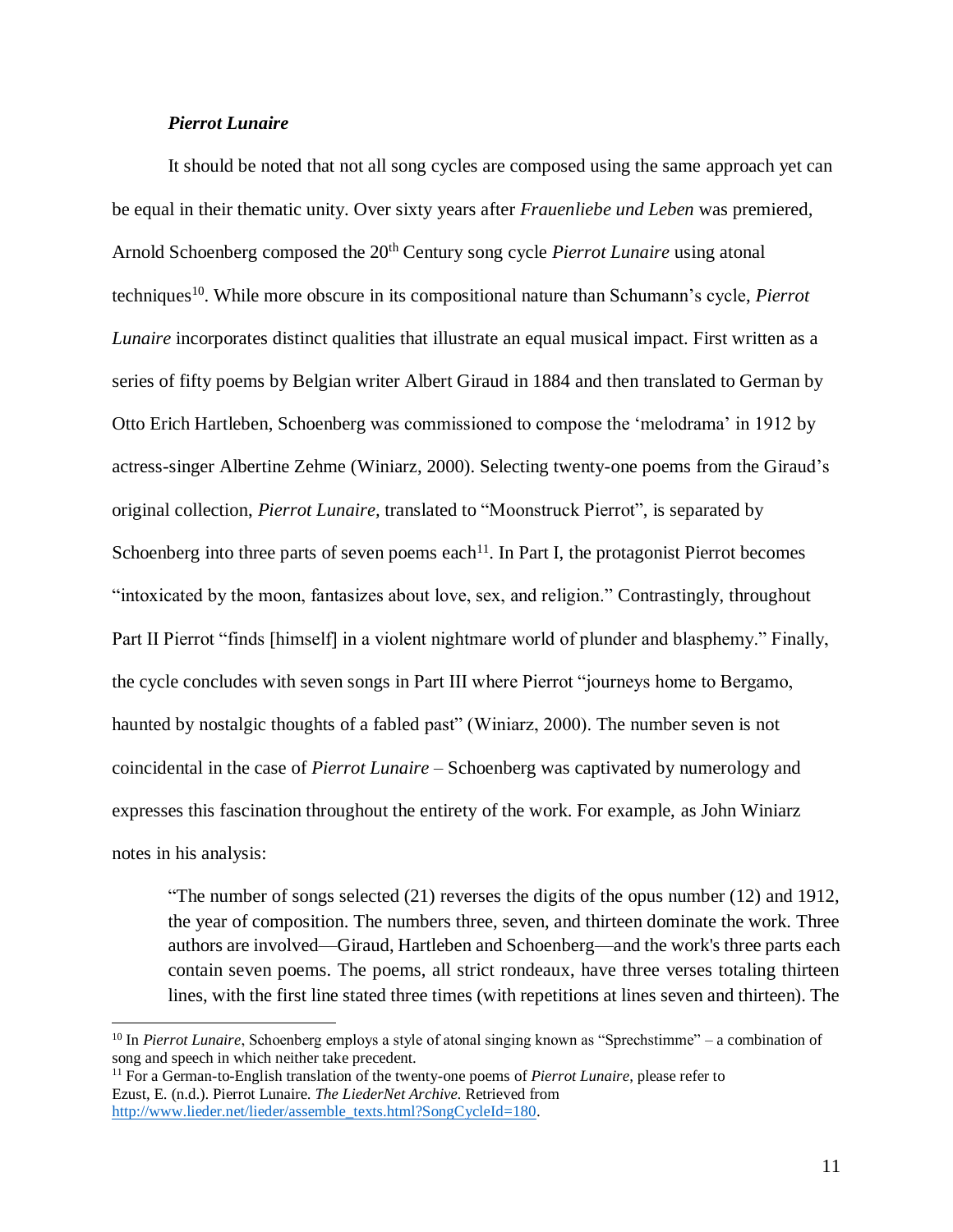performing ensemble, made up of a conductor, vocalist, and five instrumentalists, totals seven members, and the seven-note Pierrot motif  $(G#, E, C, D, B$ ,  $C#$ ,  $G$ —one note for each letter in Pierrot's name) is omnipresent throughout the music."

The use of numerology throughout Schoenberg's composition provides a sense of organization and predictability to an otherwise unstructured work. Without the presence of melodic or harmonic repetition in an atonal composition, with the exception of the Pierrot motif, *Pierrot Lunaire* must compensate by creating an impression of form in unconventional ways. For example, structure can be found in various classical forms and techniques applied by Schoenberg; such as fugue (in *Der Mondfleck* or "The Moonspot"), canon, rondo, passacaglia, and free counterpoint (in *Enthauptung* or "Beheading")<sup>12</sup> (Winiarz, 2000). Furthermore, *Pierrot Lunaire* is structurally unique in that it conceptually multi-dimensional – parts I, II, and III each contain drastically different thematic centers, yet each set of seven songs are all related to their respective themes. Thus, Schoenberg's 1912 cycle may instead be considered three miniature song cycles within one grander work. The employment of classical techniques, numerological patterns, and multiple concepts provide an alternate method of formal structuring that serves as yet another foundation for modern artists to build upon in the  $21<sup>st</sup>$  Century. It should also be considered that instrumental classical compositions offer essential components as well, particularly the programmatic symphonies of Ludwig van Beethoven and Hector Berlioz<sup>13</sup>.

<sup>12</sup> Alley, J. et. al. (2007). Schoenberg: *Pierrot Lunaire* / Chamber Symphony No. 1 / 4 Orchestral Songs (Schoenberg, Vol. 6). *Naxos Music Library.* Audio Recording Retrieved from [https://merrimack.naxosmusiclibrary.com/catalogue/item.asp?cid=8.557523.](https://merrimack.naxosmusiclibrary.com/catalogue/item.asp?cid=8.557523)

<sup>13</sup> For example, Beethoven's Symphony No. 9 in D minor, Op. 125 and Hector Berlioz's *Symphonie Fantastique.*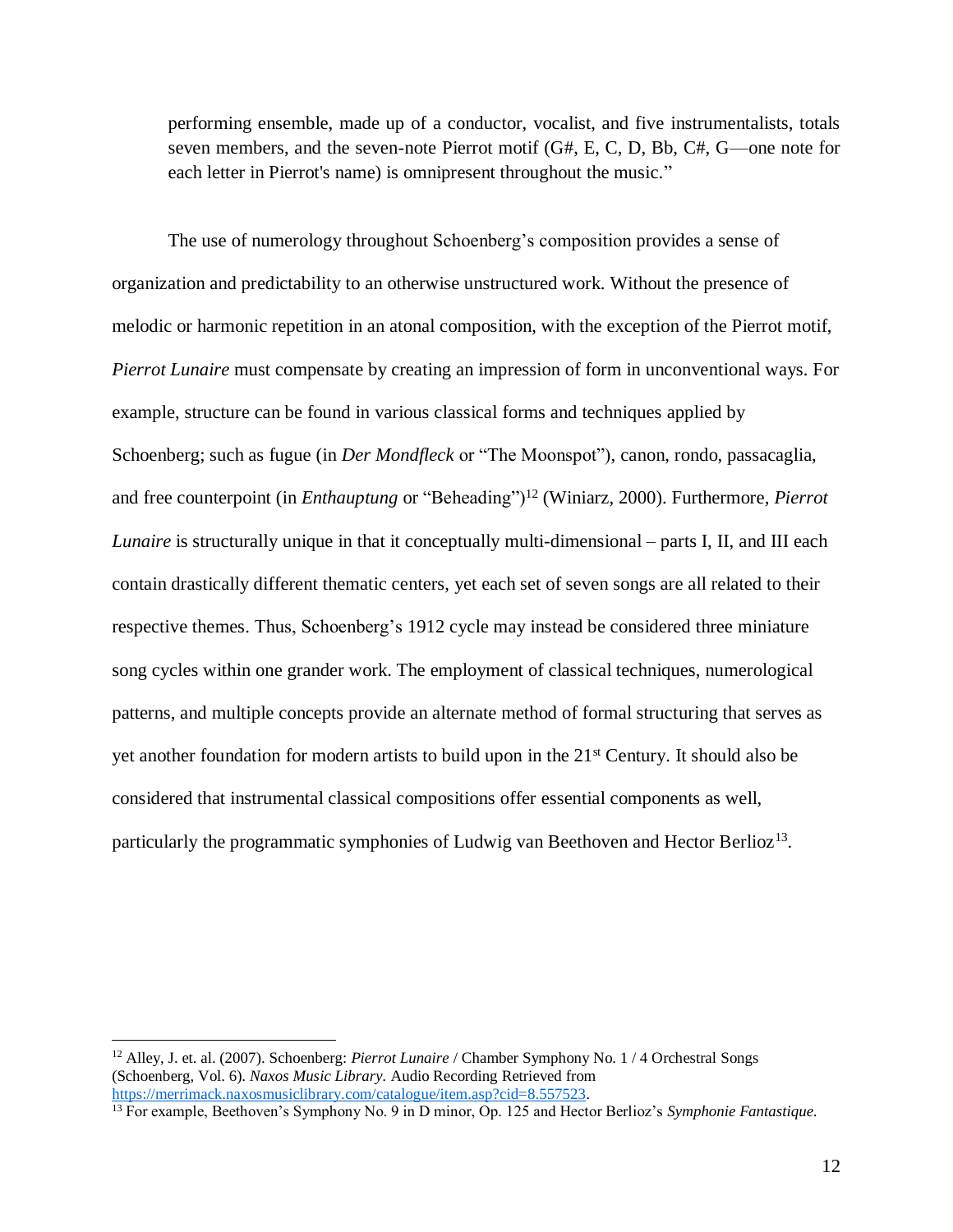#### **b. The Modern Concept Album**

 $\overline{a}$ 

Due to a general lack of consensus on an all-encompassing definition of the term 'concept album', it is challenging to determine when the format first came about. One of the earliest known mentions of the idea was presented in the late 1960s in a column released by Jack Holzman of Elektra Records, in which he stated "…the present trend enables the producer of his recordings to take his cues from the successful recording and build an entire LP concept behind it…" (Montgomery, 2002). Moreover, in the year 1968 Holzman proclaimed "…the LP…should no longer be considered as simply an expression of the aural arts, but as an expression of visual merchandising and creativity as well. This totality…should result in the making of each LP as an "event"' (Montgomery, 2002). Clearly, even though the term 'rock concept album' was not introduced until years later<sup>14</sup>, conceptual developments were transpiring in the music industry at this time regardless of whether an explicit term was invented or used consciously by artists.

These conceptual developments would not have become fully realized without a medium for dissemination – in particular the long-playing record (LP) first introduced by Columbia Records in 1948<sup>15</sup>. While I will not investigate the technological history of musical albums or the LP in this paper, it is worth noting that the development of the concept album during the 1960s and beyond would not have been possible without the timely invention of the LP, which allowed for greater music capacity<sup>16</sup> (i.e. longer track lengths as well as full album capacity) on a single record and thus, allowed for musicians to expand upon their artistic narratives. In fact, Frank

<sup>&</sup>lt;sup>14</sup> It was not until 1978 that Adam White proposed a definition for the term 'rock concept album'. His definition includes: "*rock concept albums*, namely, a sustaining storyline set to music, which features guest artists and musicians often on loan from other labels, alongside the central performer(s)" (Montgomery, 2002).

<sup>&</sup>lt;sup>15</sup> See Chapter 3 of "Montgomery, 2002" for an in-depth historical background surrounding the development of the LP and its impact on the music industry.

<sup>&</sup>lt;sup>16</sup> Other advantages of the LP included: "listeners [had] the cherishable satisfaction of hearing recorded performances without breaks in continuity; they minimized the twin woes of surface scratch and record wear; they alleviated the problem of storage; they provided more music per dollar than had ever been offered before" (Montgomery, 2002).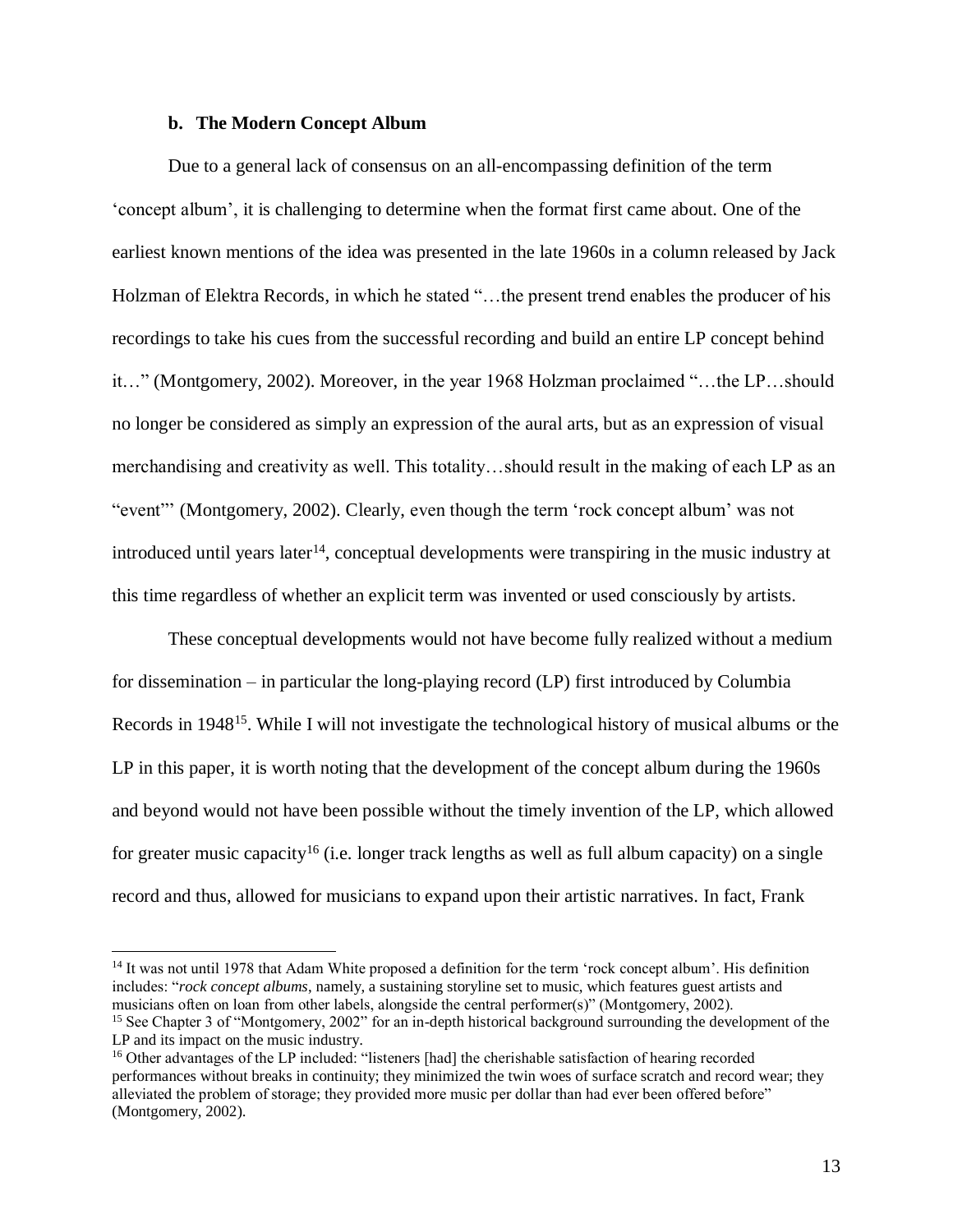Sinatra conjectured that "the LP…calls for an entirely new approach to recording – from the artist's point of view." William Schafer describes how this new approach "symbolizes the aspirations of the counterculture" in which "the format of the album itself, i.e., the very existence of the long-playing record [made] musical and thematic exploration possible" in the first place (Montgomery, 2002). Therefore, it begs the question of whether albums released before the production of the LP are able to be considered under the umbrella of the concept album, or whether this medium is an instrumental component of their essence. I may argue that while albums before the introduction of the LP could have been *conceived* and *composed* as concept albums and performed live, widespread audience reception would have proven quite difficult and therefore a concept album format would not have been accepted by the record industry until the advent of the LP. Furthermore, the entire conception of the 'album' pre-LP and post-LP are entirely distinct, with the former only allowing for a few tracks of three minutes or less each and the latter possessing the ability to contain over forty-five minutes of music $17$ . Our current understanding of the concept album is founded upon around the structure and capacity of the LP, and for that reason albums produced after 1948 should predominantly be considered.

The fact that concept albums prove difficult to clearly define also poses another challenge: determining the 'first' concept album. Many musicologists declare The Beatles *Sgt. Pepper's Lonely Hearts Club Band* (1967) as one of the first true 'rock' concept albums, while others consider Frank Sinatra's album *In the Wee Small Hours* (1955) a qualifying record – meanwhile, Woody Guthrie's *Dust Bowl Ballads* (1940) contains conceptual elements as well. In short, one's determination of the first concept album is completely dependent on the parameters of their individual definition. This ambiguity is precisely what has necessitated a new approach

<sup>&</sup>lt;sup>17</sup> The maximum playing time of the 12" disk (LP precursor) was approximately 23 minutes (Montgomery, 2002).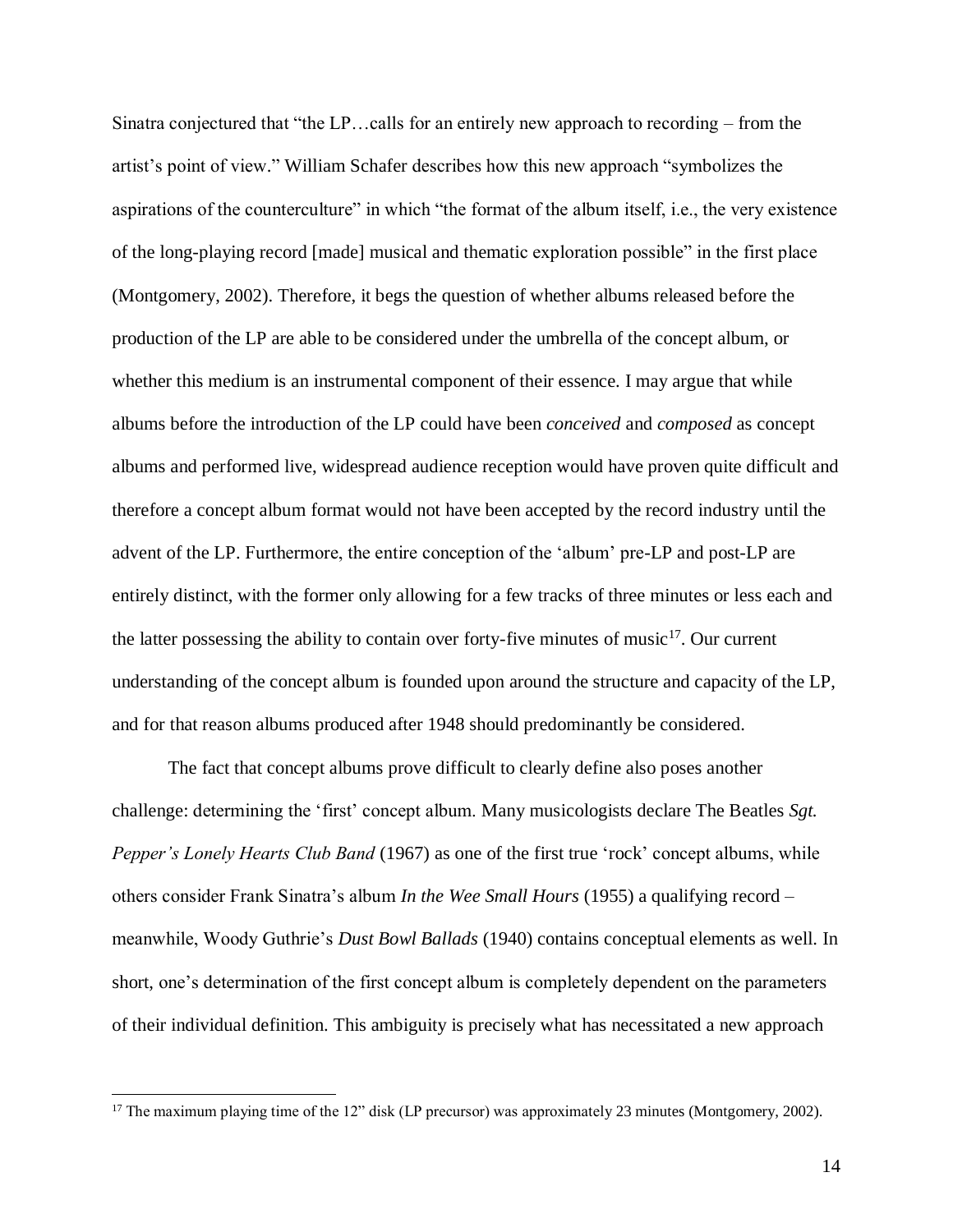to categorizing concept albums, hence the introduction of the continuum model I am proposing here. Using the framework of the continuum model, a complete reconsideration of what may be considered the 'first concept album' must occur.

With the introduction of a continuum framework, the inclination to confine an album to fit within the boundaries of a firm definition or deny certain albums from being considered altogether becomes abolished. Consequently, the quantity of albums that now fall under the concept album umbrella is greatly expanded – including albums that were produced before *Sgt. Pepper's Lonely Hearts Club Band* (1967)*.* A few records that were released pre-*Sgt. Pepper's* that would now occupy a place upon the continuum model include: Woody Guthrie's *Dust Bowl*  Ballads (1940)<sup>18</sup>, Duke Ellington's *Black, Brown, and Beige* (1943)<sup>19</sup>, Woody Guthrie's *Ballads* of Sacco and Vanzetti (1945-60)<sup>20</sup>, Nat King Cole's *Wild is Love* (1960)<sup>21</sup>, and Frank Sinatra's *In* the Wee Small Hours (1955)<sup>22</sup>. The scope of the continuum is wider than traditional, oftentimes

<sup>18</sup>*Dust Bowl Ballads* was released pre-LP era upon two collections of three 78-rpm records. This album should be considered a modern-era concept album precursor based on the following characteristics: all of the tracks share a thematic core – the Dust Bowl, with elements of economic hardship and American spirit. Additionally, the album is semi-autobiographical with all tracks written by Woody Guthrie himself (with the exception of "Blowin' Down This Road (I Ain't Going to Be Treated This Way) that was written with the help of Lee Hays). See (n.d.). Dust Bowl Ballads: Woody Guthrie. *Smithsonian Folk Ways Recordings.* Retrieved from [https://folkways.si.edu/woody](https://folkways.si.edu/woody-guthrie/dust-bowl-ballads/american-folk-struggle-protest/music/album/smithsonian)[guthrie/dust-bowl-ballads/american-folk-struggle-protest/music/album/smithsonian.](https://folkways.si.edu/woody-guthrie/dust-bowl-ballads/american-folk-struggle-protest/music/album/smithsonian)

<sup>19</sup> Composed in three parts, *Black, Brown, and Beige* is an extended jazz work that recounts a history of American blackness. The 1943 album was released as a 12" 78-rpm album set, and therefore should be classified under a similar category as *Dust Bowl Ballads* as a modern-era concept album precursor (Montgomery, 2002).

<sup>20</sup> Commissioned by Moe Asch in 1945, *Ballads of Sacco and Vanzetti* is a set of ballad songs written by Woody Guthrie about the trial, conviction, and execution of infamous Italian-born American robbers Nicola Sacco and Bartolomeo Vanzetti. Unsatisfied with the progress of the project, Woody Guthrie abandoned the work completely, after which Asch released the album anyway in 1960 (Montgomery, 2002).

<sup>21</sup> Released in 1960, *Wild Is Love* written by Nat King Cole chronicles a narrator's attempts at finding love, including his efforts in 'picking up' numerous women before he eventually finds love at the conclusion of the album. Connected with narration and containing themes of romance, excitement, and lust, *Wild Is Love* exhibits strong thematic and musical qualities that should categorize it as an early concept album. Where *Sgt. Pepper's* is widely considered the first 'rock' concept album, Nat King Cole's album may be considered the Jazz equivalent. <sup>22</sup>*In the Wee Small Hours* should be considered, in one form or another, a curation due to the fact that he did not write any songs on this record (with the exception of the final song "This Love of Mine"). The question arises regarding the intent of the numerous songwriters and whether they all shared a collective, deliberate vision during the creation of this album – especially considering that multiple songs were written in the 1930s and 40s. This album should instead be considered a loose concept album that contains shared general themes of loneliness, failed relationships, and night-life.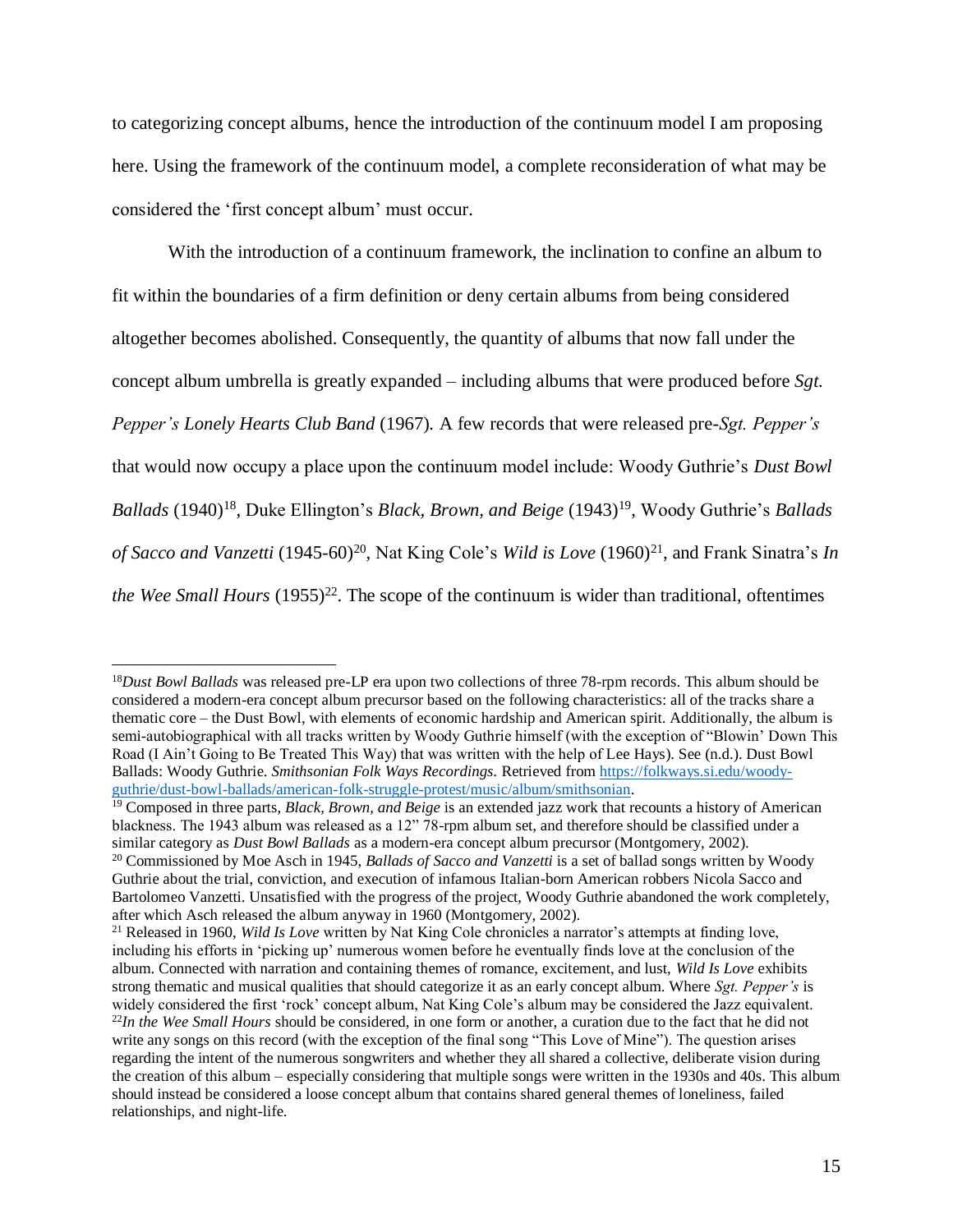singular definitions of the concept album which wrongly exclude a number of significant works. Rather, a continuum model allows for a careful consideration and comparison of albums from various styles, decades, and contexts.

#### **III. Concept Album Significance**

The impact that concept albums have had on the music industry is immense in scope. The freedom in creative exploration that characterize this thoughtful structure, especially the reimagination of album composition altogether, has challenged former musical norms in more areas than one. Concept albums have created a platform for artists to extend their impact beyond the musical sphere – most notably, by offering commentary regarding political and social events, by compelling record and radio companies to design their business strategies around the concept album rather than vice versa, and by extending the musical experience of the listener to include physical and visual components of musical albums in addition to aural elements. Only in the case of operas, symphonies, and Wagner's music dramas has a single musical concept caused a transformation of this magnitude, thus, the concept album is in great company.

A popular area of focus for many concept albums has been political and social commentary. A full-album concept provides an ideal format for disseminating an idea that is greater than one or two three-minute singles, and this mode of musical communication has proven to be an effective tool. For instance, many of these thematic albums coincide directly with significant periods or events – such as Woody Guthrie's *Dust Bowl Ballads* that surrounded a topic infamous for difficult economic and social times, as well as Frank Sinatra's *In the Wee Small Hours* that was released with depressing themes as an attempted means to capitalize on the

16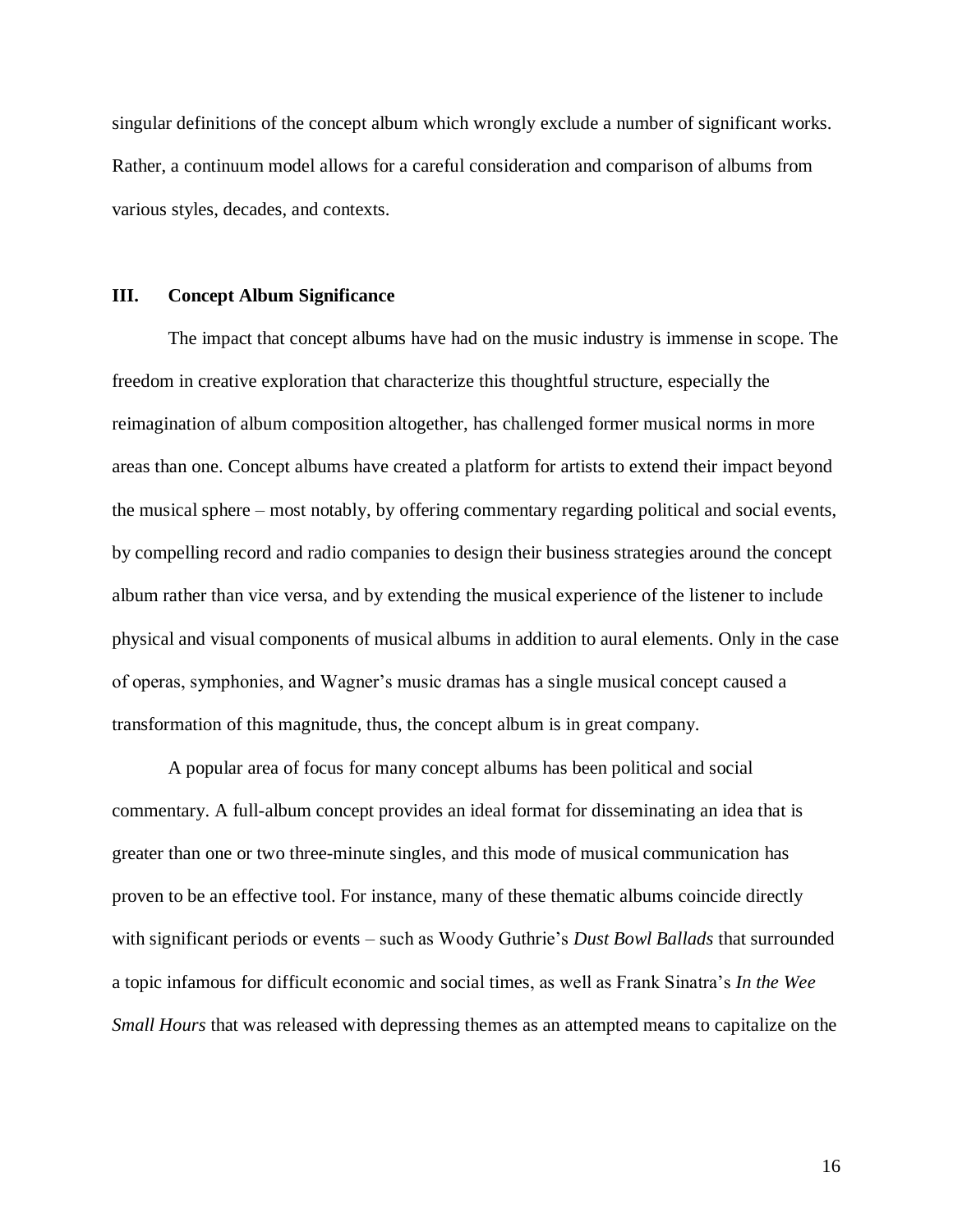mood of the years following the Korean War<sup>23</sup>. In the following decade, the 1960s were plagued by "socially-progressive responses in a time of political upheaval and sweeping societal change" in which "early rock 'n' roll and the fold and protest music … [was] genuine, i.e. 'authentic' (even 'revolutionary')" (Montgomery, 2002). The term 'modernism' encompasses the societal transformation that was occurring during the 1910s and 20s which aimed to break with traditional artistic forms and may be defined musically as "a shifting between traditions and ideas that made listeners aware of the confined conceptual spaces they occupied" (Borders, 2001). While typically applied to the early twentieth-century, the term may also be appropriate for describing the era of the 1960s. One musician, Frank Zappa, utilized concept albums as a medium to "[attack] the entrenched critical and academic establishments whose members distinguished categorically between art and popular music, particularly as regards structural and tonal complexity", specifically through "parodic *popular* critiques of the mass media, advertising, and the consumer culture that sustained [society]…"<sup>24</sup> (Borders, 2001). Yet, beyond challenging society through music, concept albums have stimulated a challenging of *music itself* through music.

Concept albums may be considered 'extended works' for their complexity and innovation beyond the norms of traditional albums. Especially in the 1960s and 70s, these continuous advancements in musical culture challenged other artists to simultaneously innovate

<sup>23</sup> The Korean War ended in 1953 and *In the Wee Small Hours* was released in 1955. During this period, soldiers had just recently returned home from war and many families in America had lost their loved ones, thus, an album that included themes of loneliness, lost love, and depression resonated with the American people.

<sup>24</sup> For example, some of Zappa and The Mothers of Invention's earlier works including *Freak Out!* (1966), *Absolutely Free* (1967), and *We're Only in it for the Money* (1968) all involve modernist themes of challenging consumer norms and mass media. The cover art for *We're Only in it for the Money* is actually a direct play on The Beatles' *Sgt. Pepper's Lonely Hearts Club Band* that was released the previous year. In Zappa's version, the band is dressed in drag with "MOTHERS" spelled out using vegetables and pieces of watermelon toward the bottom of the cover, with a collage of famous and infamous people in the back. *Freak Out!* Is deemed by Borders as "a song cycle with a unifying sociological theme: the Los Angeles scene of the mid-sixties, with its freak counterculture and racial tensions."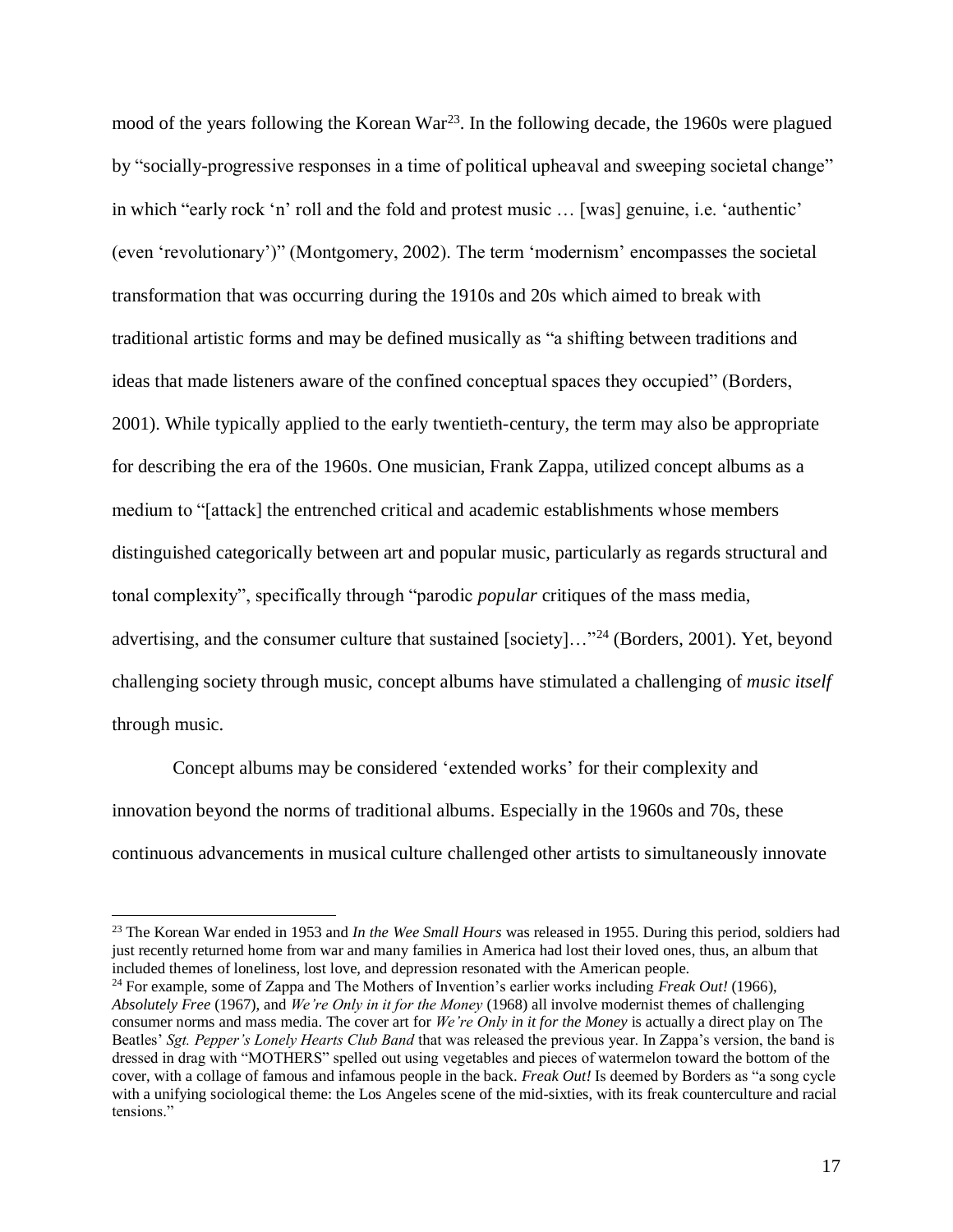to the point of rejection by their audiences, thus stretching the boundaries of conventional music to an unprecedented extent while raising the standards for musicians alike. The greatest example resides in the plethora of concept albums that can be found in the progressive rock style. 'Prog Rock' is characterized by musical and conceptual experimentation that can take on the form of extended song and instrumental solo lengths, obscure or non-traditional instrumentation, and even the invention of a new genre of music known as the 'Rock Opera'<sup>25</sup>. While not entirely synonymous with the classical opera, rock operas of the mid-twentieth century proved an awareness of classical styles in mainstream rock groups and initiated an exploration of avantgarde techniques that were concurrently evolving. In addition to the concept of the Opera as a whole being used in the rock style, many progressive rock artists of the 1970s were incorporating smaller operatic elements into their works as well. For instance, the use of overtures was a popular technique in progressive rock concept albums to connect musical elements among songs, mention melodic motifs, and introduce key relationships. One example is the "2112: Overture I" in Rush's 1976 album *2112.* A further example can be found in the heavy metal style in Dream Theater's "Overture 1928" from their 1999 album *Metropolis Part 2: Scenes From A Memory*.

Twentieth-century classical avant-garde composers such as John Cage, Philip Glass, and Terry Riley were reconsidering and deconstructing the concept of form – creating the style known as 'minimalism'<sup>26</sup>. A confirmation that many rock musicians of the 1960s and 70s were aware of their avant-garde classical counterparts can be seen, as well as heard, directly in The Who's song "Baba O'Riley" – an ode to both Meher Baba<sup>27</sup> and Terry Riley that is founded

<sup>&</sup>lt;sup>25</sup> Bands like The Who's *Tommy* (1969) that was developed into a film in 1975 depicts a "deaf, dumb, and blind boy [on] a search for spiritual enlightenment" (Rockwell, 2002).

<sup>&</sup>lt;sup>26</sup> Minimalism is characterized by intentionally simplistic melodic, rhythmic, and harmonic elements. Furthermore, minimalism of the 1960s and 70s was seen as "the major antidote to modernism, as represented by … the indeterminacy of Cage" (Potter, 2014).

<sup>&</sup>lt;sup>27</sup> Meher Baba was an Indian spiritual leader from whom band members of The Who followed and drew inspiration.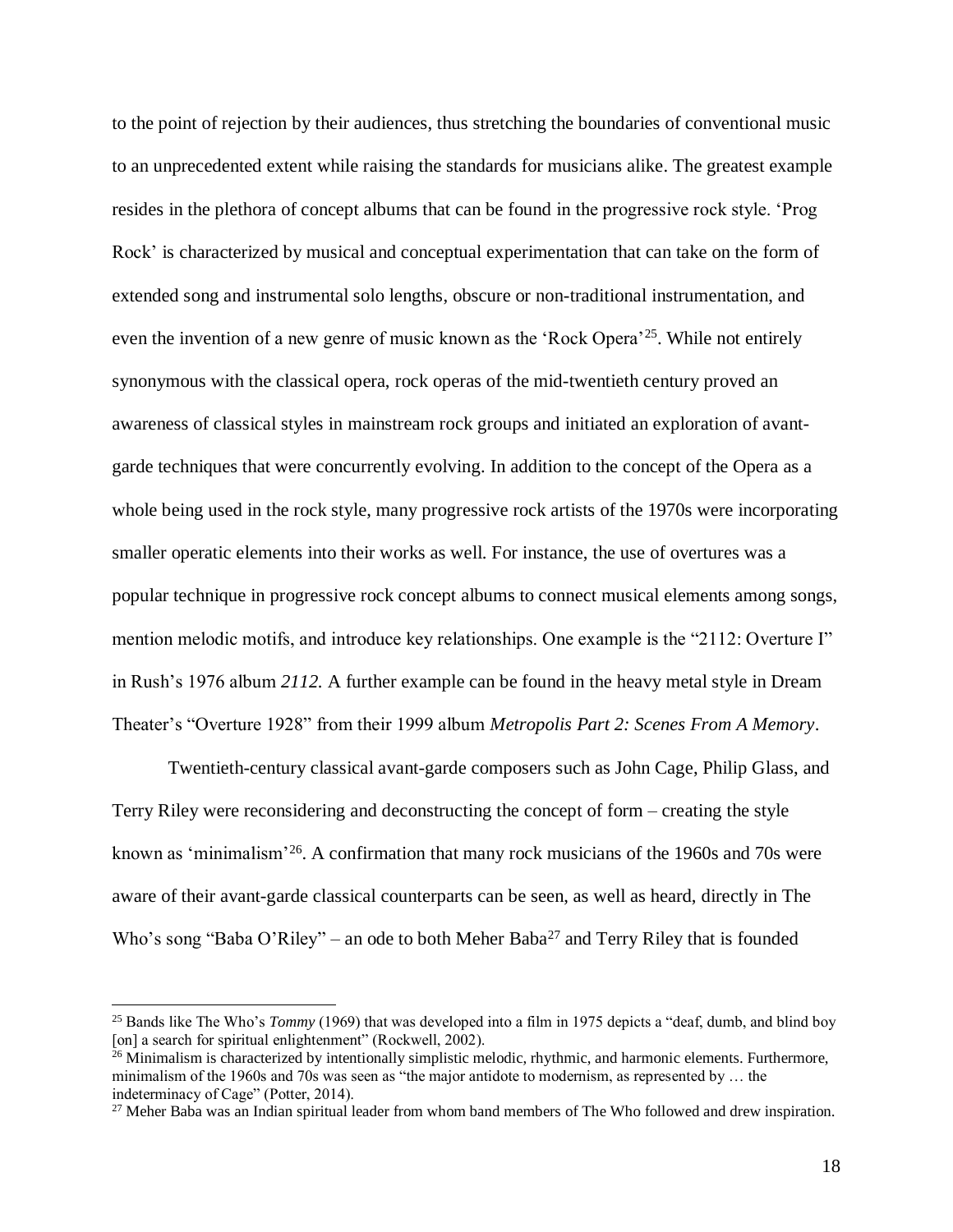upon a minimalist rhythmic structure. Moreover, Frank Zappa exhibited a similar classical awareness. In his song "Brown Shoes Don't Make It" off of his second studio concept album *Absolutely Free* (1967), Zappa composed "a seven-and-a-half-minute assault on twisted middleclass aspirations that shifts musical ensembles and styles from atonality and *Sprechstimme* to blues-based rock in almost stream of consciousness fashion", not to mention Zappa's experimentation with 'musique concrète'<sup>28</sup>, yet another classical form (Borders, 2001). The partnership between mainstream musicians and avant-garde classical composers of the 1960s and 70s spawned a collective petri dish through which techniques, concepts, and inspiration could be shared across stylistic boundaries – a phenomenon that continues today<sup>29</sup>.

A further impact of the concept album on the music industry relates to the physicality of the albums themselves. Concept albums in particular are presented uniquely and quite contrastingly from traditional albums. As mentioned previously, before the advent of the longplaying record, music was released in terms of short singles of around 3-minutes or less. Once technology became available to accommodate a full-length album by today's standards, many artists simply continued to present music in a likewise fashion, with albums consisting of curations of individual singles that can be played in any sequence. However, concept albums have altered the approach to albums completely – with records meant to be played from beginning to end in their entirety<sup>30</sup>. In this way, "the 'concept' album gave rise to others whose album covers imitated art, albums designed to play from beginning to end without a break

<sup>&</sup>lt;sup>28</sup> Musique concrète is a form of experimental music characterized typically by sounds found in nature, distorted sounds, or tape manipulation.

 $29$  One example of the continuation of this practice can be found in the conceptual works of the progressive bluegrass group Punch Brothers. Their album *The Phosphorescent Blues,* released in 2015, includes two bluegrass adaptations of classical works – "Passepied (Debussy)" and "Prélude (Scriabin)", respectively.

<sup>&</sup>lt;sup>30</sup> In other words, "in short...the concept album...exemplifies the impact of the long-playing record medium, and all that implies, on both musical style and genre." (Montgomery, 2002).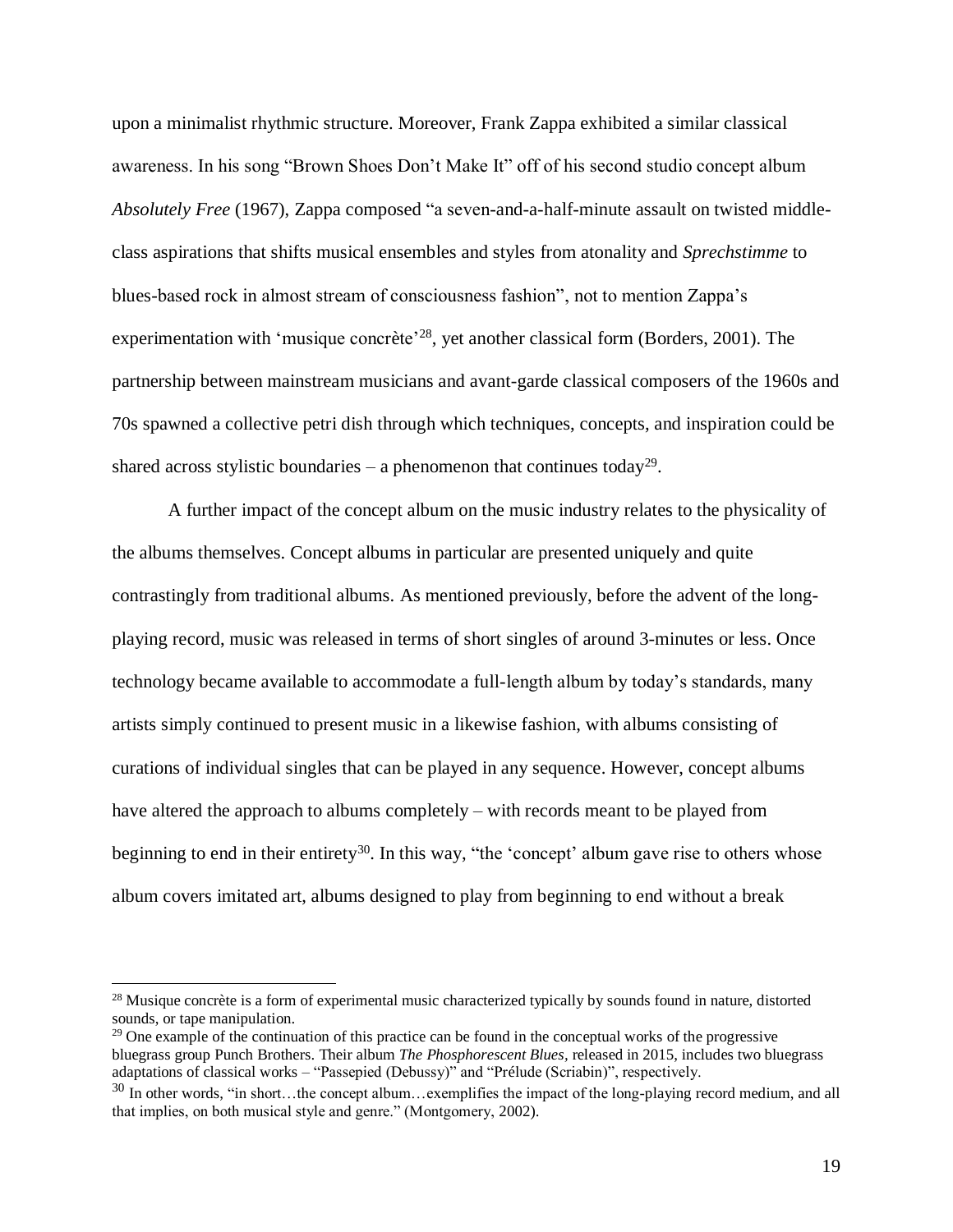(except for that necessitated by turning the record over), and even double and triple albums. For the first time, the album market became more lucrative than the singles market, and therein can be found one of the principal reasons for artistic developments" (Montgomery, 2002).

The advancements prompted by the concept album also affect the listening experience of their audiences, with people opting to purchase full-length albums as opposed to individual singles. This trend required record and radio companies to adapt to the shifting markets and adjust their marketing techniques accordingly in order to capitalize on the increasing popularity of concept albums. No longer were radio singles the core focus of an artist's output, but rather albums were valued according to their well-roundedness and conceptual ingenuity. A full-album listening experience now challenges audiences to become more engaged in the musical experience, as well, and to consider the relationships among lyrical, musical, emotional, and occasionally visual elements and their connection to the overarching concept of the album. The integration of related visual components such as cover art, corresponding films, and music videos further strengthen a concept album's credibility as well as separate the format from traditional albums that may only incorporate the first. Participation from a multi-sensory perspective becomes a compelling feature for those seeking a more enlightening musical experience<sup>31</sup>. Due to its exclusive and considerable impact in the areas of social and political culture, business and marketing tactics, and audience involvement, the concept album alone is responsible for altering the entire trajectory of the music industry. As stated by David

<sup>31</sup> A few examples of such include: the film *Pink Floyd – The Wall* that was released in 1982 by the renowned progressive-rock group, Beyoncé's *Lemonade*, a 46-minute film released along with her 2016 album, and *The Amory Wars,* a graphic novel series written and released by the heavy metal outfit Coheed and Cambria to accompany their concept album octalogy (to be discussed further in the "Musical Analysis" section). The former serves as the visual component to Pink Floyd's rock opera that is *The Wall* that was released three years prior in 1979. The film explores the metaphorical barrier that a troubled rocker named Pink must face despite his tendencies to cope through isolation and self-harm, including numerous traumatic and depressive moments that are illustrated throughout the 26 tracks on the album.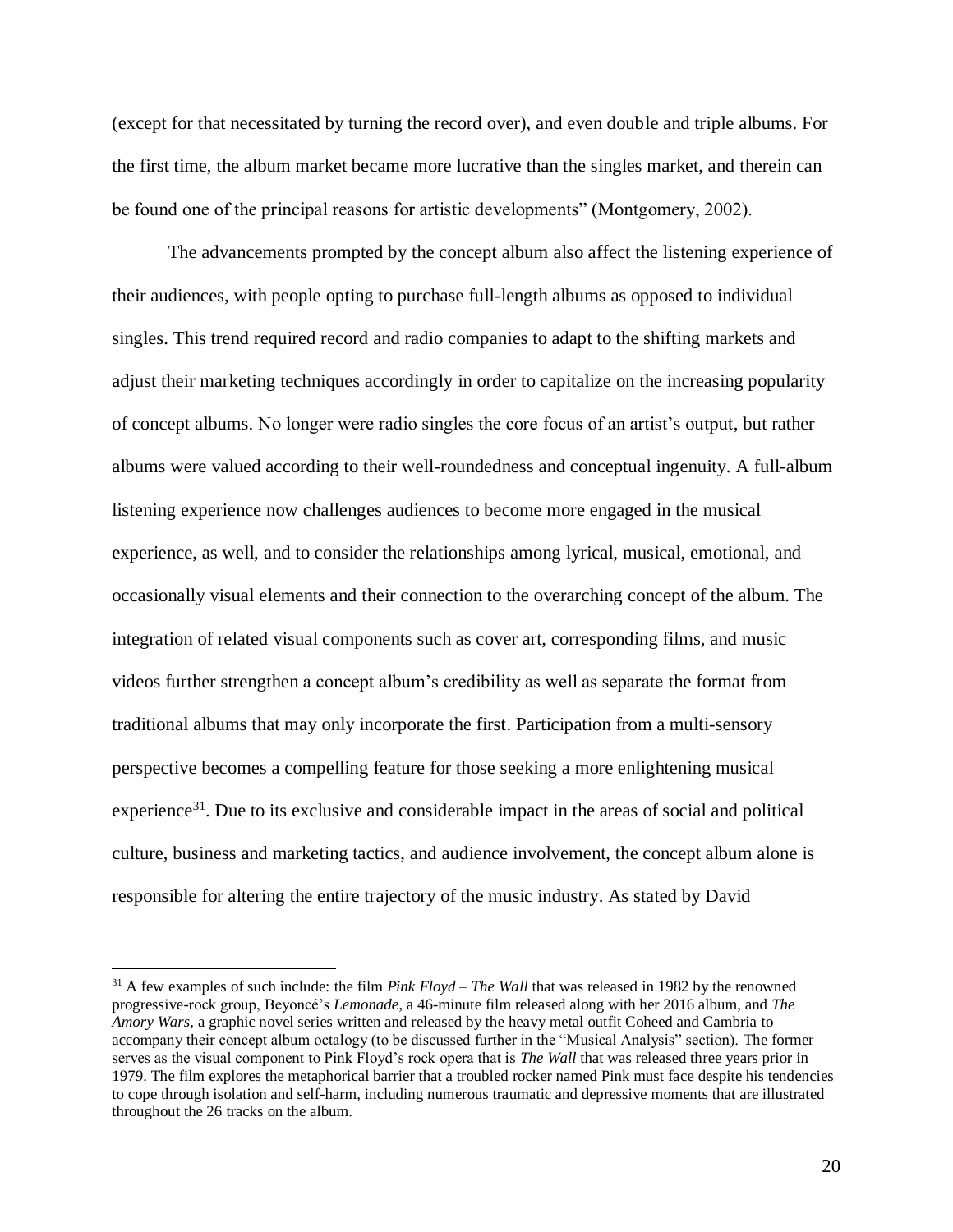Montgomery, "the concept album represents an ignored but significant challenge to many preconceptions regarding the composition, manufacture, distribution, repertoire, and consumption of popular music".

#### **IV. Musical Analysis**

In order to illustrate the framework of the concept album continuum and its applicability, I am offering an analysis of three rock albums that are distinct in their characteristics relating to time period, rock style, and musical elements. Moreover, I hope to demonstrate how this model can be utilized as a form of relative objectivity when analyzing subjective material. The three albums I am examining include: *Sgt. Pepper's Lonely Hearts Club Band* (1967) by The Beatles, *Good Apollo, I'm Burning Star IV, Volume One: From Fear Through the Eyes of Madness*  (2005) by Coheed and Cambria, and *A Thousand Suns* (2010) by Linkin Park.

#### *Sgt. Pepper's Lonely Hearts Club Band* **(1967)**

The Beatles' eighth studio album is widely considered to be the quintessential rock concept album – a label I would deem as rather overstated. While I do not aim to diminish the album's cultural, social, and musical significance and influence, for which it is exceedingly worthy, I believe that the popularity and artistic legacy surrounding *Sgt. Pepper's* has created a clouded view of the album's true conceptual strength. The premise of the album is founded upon the fantasy of performing as a fictional band for the fictional character named Sergeant Pepper. Aside from this vague framework and the album's general themes of drug culture and psychedelic experiences, *Sgt. Pepper's* fails to exhibit a *strong* conceptual foundation that would place it in the 'strict' region where it is often defaulted. Under this first characteristic, however,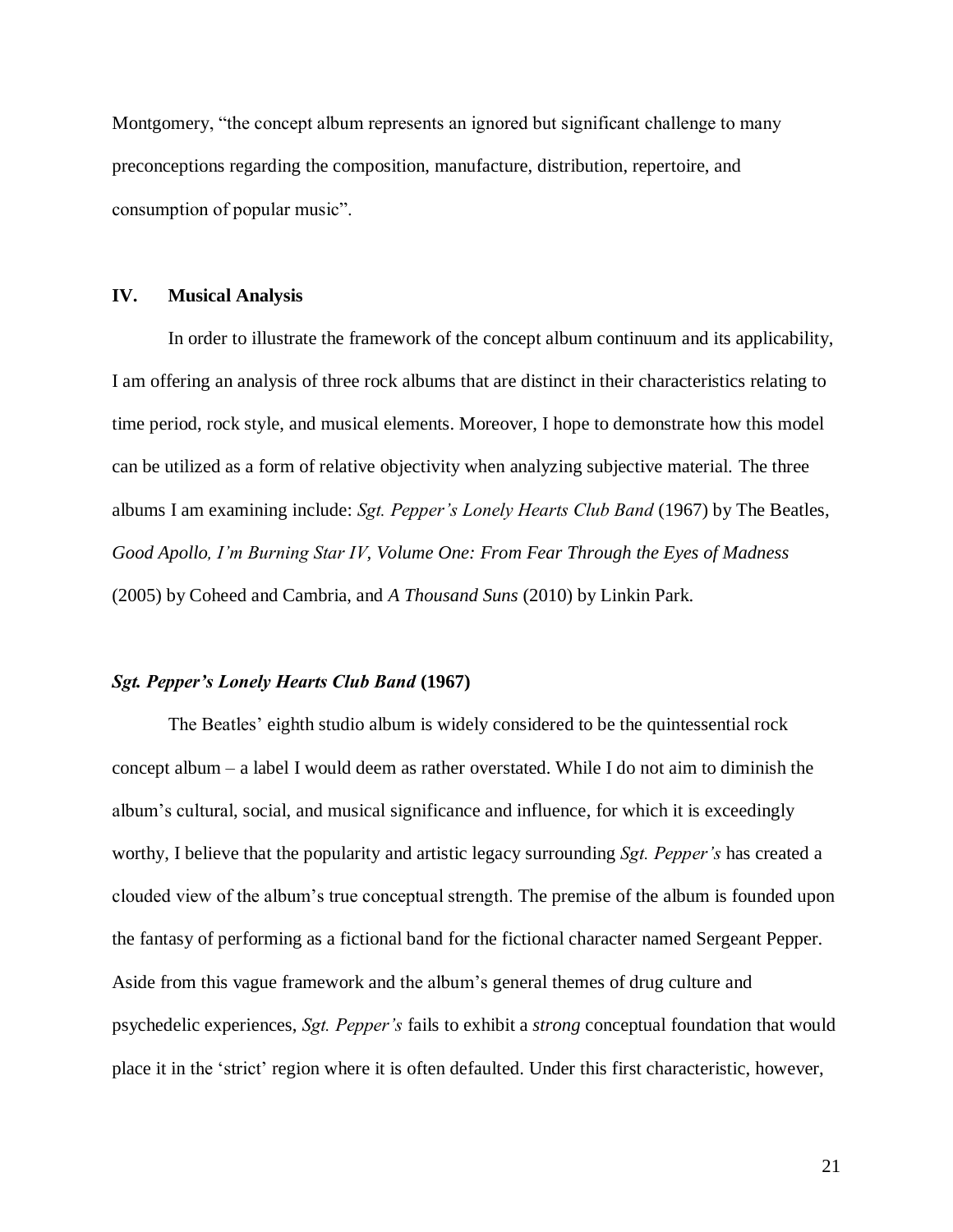the sub-category that considers the use of character names or a narrator is satisfied, as The Beatles each take on individual alter  $egos<sup>32</sup>$ .

Where this album lacks is in musical continuity. *Sgt. Pepper's* is characterized by its eclecticism – each track employs unique instrumentation, techniques, and musical styles which does not allow for a sense of connectedness<sup>33</sup>. Apart from a reprisal of the opening track in the second-to-last song, the tracks are virtually unrelated musically. This fact could be due in part to multiple reasons. First, producer George Martin "himself took credit for the final order of the tracks on the LP…" meaning The Beatles themselves did not conceive of these songs in an intentional, chronological manner (Montgomery, 2002). Secondly, "…some of the songs were composed before it occurred to The Beatles to use the motif of *Sgt. Pepper*", further reinforcing the lack of foundation. Finally, it is clear that Martin perceived this album as less of a concept album and instead more of a curation when he stated, "we had such a funny collection of songs, not really related to one another, all disparate numbers" (Montgomery, 2002). Whether The Beatles agreed with this determination when composing the album would require further investigation, however the former two pieces of evidence suggest a general lack of intent among all parties involved.

In term of cover art, there are elements that support a relationship between the music and its visual counterpart. The cover depicts The Beatles dressed up as their fictional alter egos surrounded by fifty-eight icons of popular culture. The sheer variety and number of individuals may be thought of as a reflection of the eclecticism of the music itself, while others may consider

<sup>&</sup>lt;sup>32</sup> For example, Ringo Starr's alter ego is named Billy Shears that appears in the opening track. Shears is introduced by McCartney who acts as the 'master of ceremonies.'

<sup>&</sup>lt;sup>33</sup> The album incorporates stylistic influences such as vaudeville (a variety of French theatrical entertainment), circus, avant-garde, and Western (Indian) music. Unique instrumentation includes but is not limited to: harmonica, comb and tissue paper, sitar, tambura, and chimes.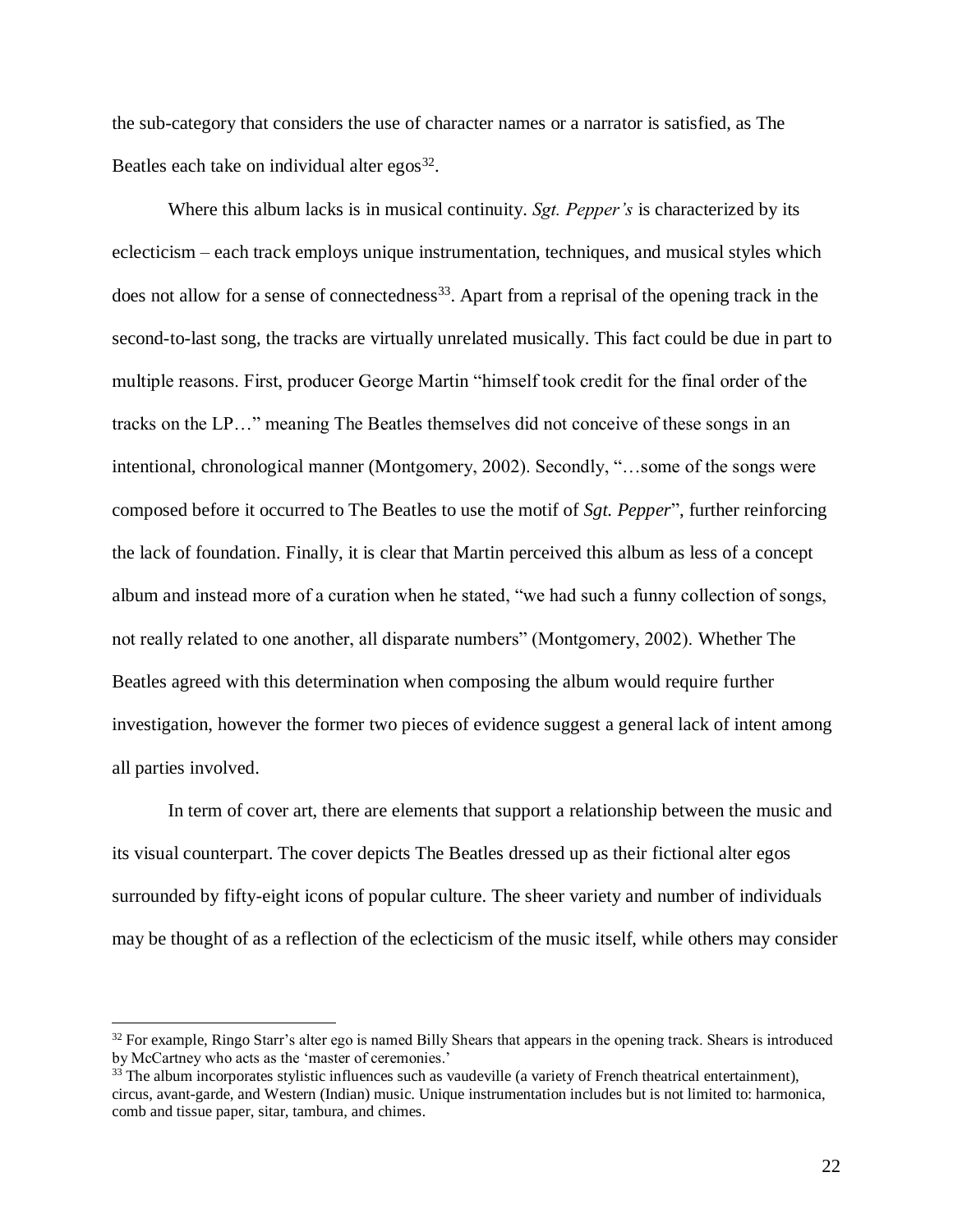it as "a critique of twentieth-century media [in which] they were themselves a subject within that critique" (Montgomery, 2002). The imaginative ambiguity that is *Sgt. Pepper's Lonely Hearts Club Band* is a timeless fascination – one that deserves the praise and recognition of which it is given. However, when viewing this album through a strictly musical analysis lens, the evidence refutes the incredibly high standard that the album has held for so long. Therefore, for the reasons stated above, I would consider *Sgt. Pepper's* to fit the loose-middle region of the continuum.

| <b>Characteristic</b>                                                        | <b>Satisfied Y/N</b> |
|------------------------------------------------------------------------------|----------------------|
| <i>Strong</i> narrative, storyline, or conceptual foundation                 | N <sub>0</sub>       |
| Character names or narrator<br>$\bullet$                                     | Yes                  |
| Related narration between songs<br>$\bullet$                                 | N <sub>0</sub>       |
| Well-connected musical elements among tracks                                 |                      |
| Melody (or Repeated Melody)                                                  | $Yes - Reprise$      |
| Rhythm                                                                       | No                   |
| Key Relationships                                                            | N <sub>o</sub>       |
| Motifs                                                                       | N <sub>0</sub>       |
| Lyrics                                                                       | N <sub>0</sub>       |
| Instrumentation                                                              | N <sub>0</sub>       |
| Focused and meaningful <i>intent</i> by the composers                        | $\gamma$             |
| Supportive visual components (ex: graphic novels, films, music videos, etc.) |                      |
| Cover art relates to the concept                                             | Yes                  |
| Smooth transitions between one or more tracks                                | No                   |
| Most, if not all, tracks on the album are composed by the same               | Yes                  |
| songwriter $(s)$                                                             |                      |

## *Good Apollo, I'm Burning Star IV, Volume One: From Fear Through the Eyes of Madness*

#### **(2005)**

A completely different approach to the concept album can be found in the repertoire of the band Coheed and Cambria, a progressive rock heavy metal group who has been producing a string of related concept albums since their first album release in 2002. In fact, out of the band's nine studio albums that have been released as of 2018, eight of those follow a single narrative storyline that coincides with the plot of a science-fiction graphic novel series written by the lead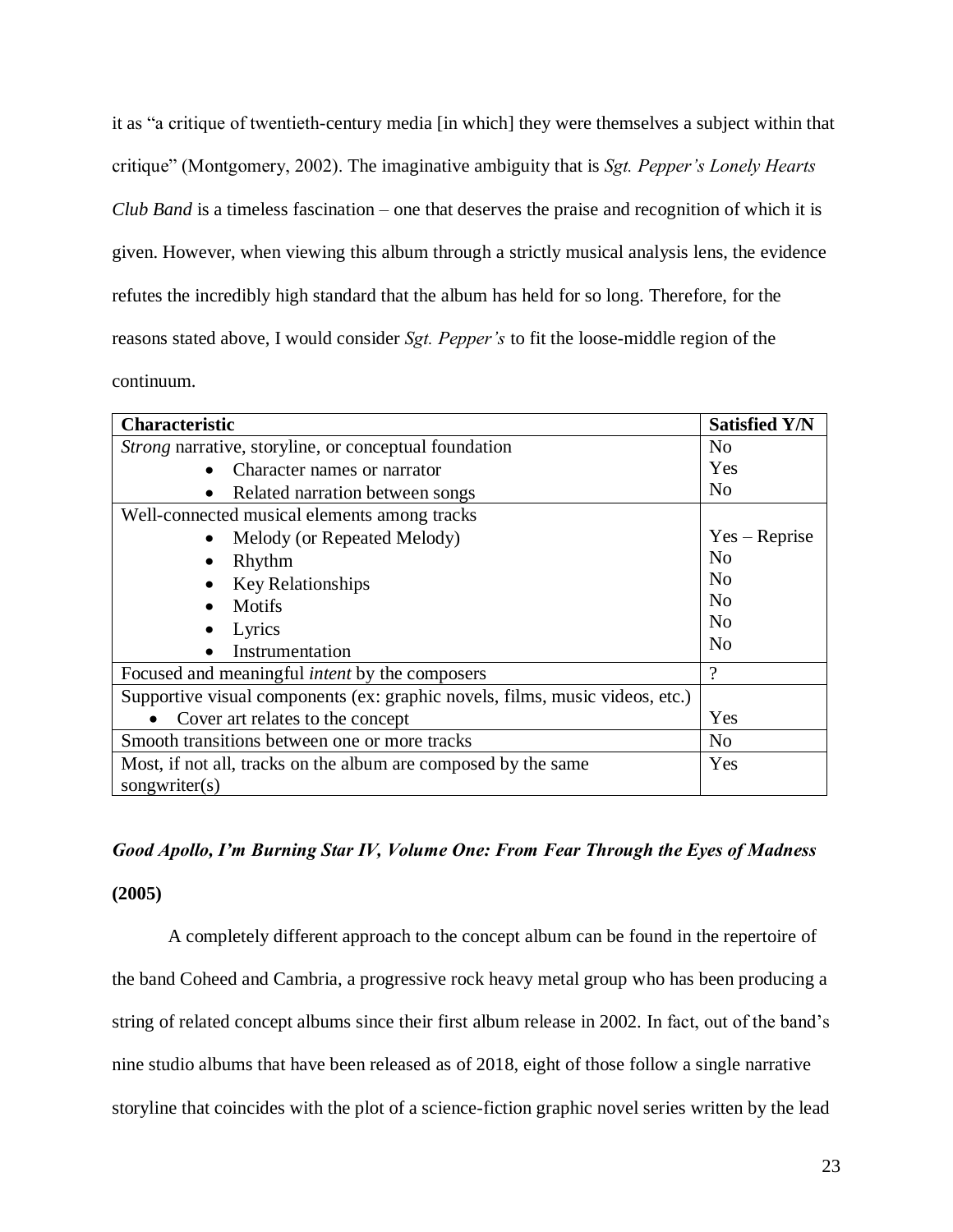singer Claudio Sanchez, titled *The Amory Wars*. Moreover, the name "Coheed and Cambria" actually stems from the names of the story's two lead protagonists, husband and wife Coheed and Cambria Kilgannon – an element that further reinforces the band's loyalty to their conceptual roots. The story itself is quite complex, with some albums acting as sequels, prequels, and even a subseries that branches off the original plot. For the sake of simplicity and conciseness, I am only focusing on the album *Good Apollo, I'm Burning Star IV, Volume One: From Fear Through the Eyes of Madness* which is the third installment out of the total eight. In terms of a plot summary for *The Amory Wars*, Wikipedia offers the most comprehensive version without actually reading the graphic novels themselves. The summary states:

"The Amory Wars is set in Heaven's Fence, a collection of 78 planets held in place by interconnecting beams of energy, known as the Keywork. The first half of the story narrates Coheed Kilgannon and Cambria Kilgannon's struggle against Wilhelm Ryan, the Supreme Tri-Mage (later referred to as the Archmage). The second half of the story focuses on the heroic journey of their son, messianic Claudio Kilgannon. Over the course of the story, Claudio assumes the mantle of The Crowing, foretold savior of Heaven's Fence. In the end, he will face the Archmage, absolute ruler of Heaven's Fence and the one ultimately responsible for the death of Claudio's family." (Wikipedia)<sup>34</sup>

The summary of the individual album *Good Apollo, I'm Burning Star IV, Volume One: From* 

### *Fear Through the Eyes of Madness* is as follows:

"The story of Good Apollo takes a step outside the science-fiction narrative of the first three chapters and examines the life of The Writer, a character who is crafting the lives of the protagonist Claudio and his companions in the form of a fictional story. The album begins to resolve the issues of Claudio Kilgannon's quest to protect the Keywork and sheds more light on the demise of Coheed and his wife Cambria. Also, it expands on the issues of the Monstar virus and Jesse's involvement in the saga (supporting character member of the rebellion). This album examines the ways in which The Writer's life and personal demons affect his telling of the Amory Wars narrative" (Wikipedia)<sup>35</sup>. In other words, according to the band's website biography, this album is the first half of the third

 $\overline{a}$ <sup>34</sup> A more comprehensive version of this summary, including the summarization of the various albums can be found at (n.d.). The Amory Wars. *Wikipedia.* Retrieved from

[https://en.wikipedia.org/wiki/The\\_Amory\\_Wars#The\\_Bag.On.Line\\_Adventures.](https://en.wikipedia.org/wiki/The_Amory_Wars#The_Bag.On.Line_Adventures)

 $35$  For a more detailed summary of the individual album, please refer to (n.d.). Good Apollo, I'm Burning Star IV, Volume One: From Fear Through the Eyes of Madness. *Wikipedia.* Retrieved from

https://en.wikipedia.org/wiki/Good\_Apollo, I%27m\_Burning\_Star\_IV,\_Volume\_One:\_From\_Fear\_Through\_the\_E yes of Madness.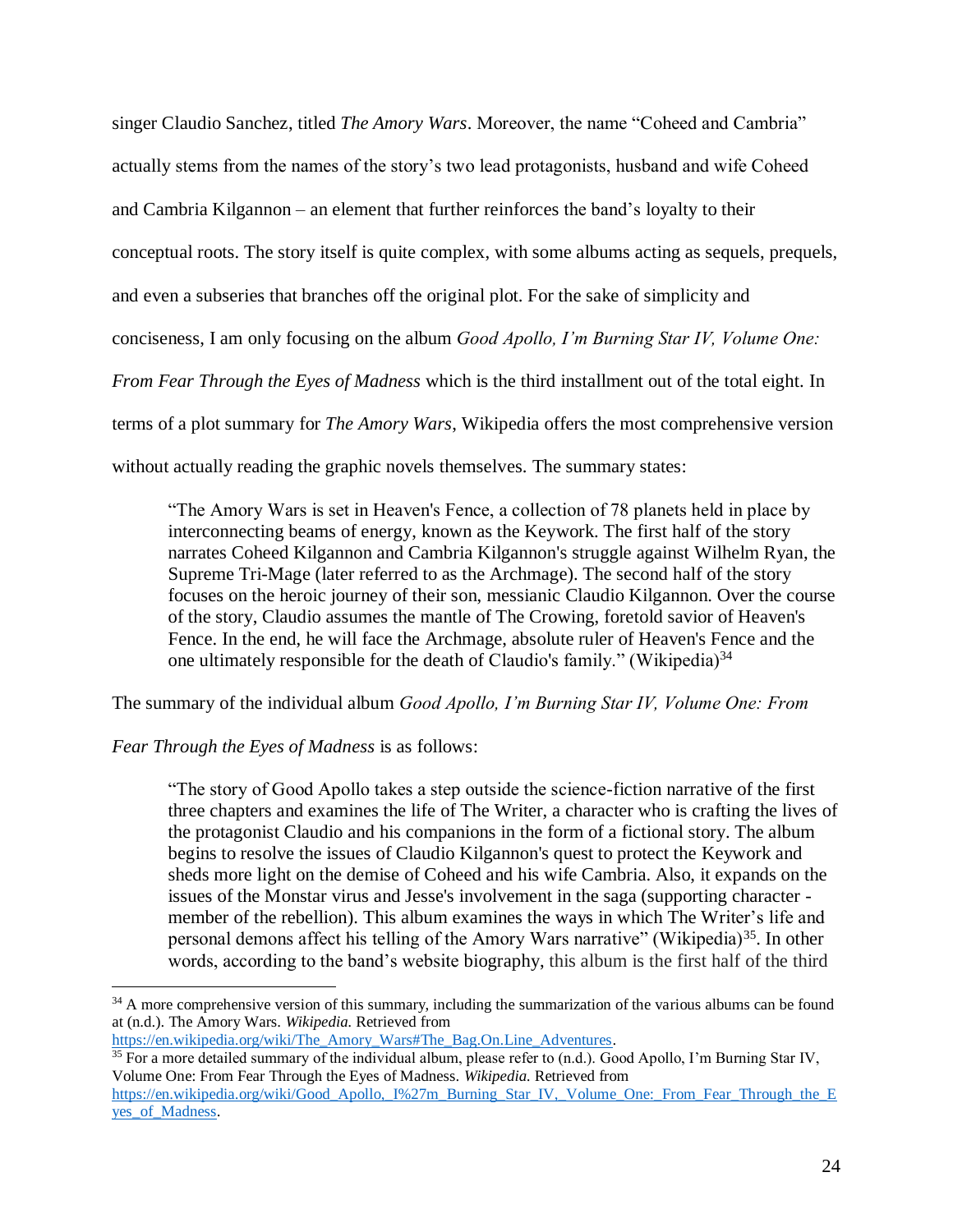installment of the band's prog-rock/sci-fi tale of young Claudio Kilgannon - who is out to avenge the deaths of his parents (Coheed and Cambria) and his three siblings – while using the perspective of The Writer.

Thus, as far as narrative structure, Coheed and Cambria's octalogy is arguably the strongest example out of any concept albums in existence to date, and for that reason alone should be considered toward the stricter end of the continuum<sup>36</sup>. However, the band's  $2005$ release would not hold up among other notable musically-focused concept albums as a result of its merely decent musical connectivity – the album requires the support of its exhaustive narrative counterpart in order to be distinguished as a concept album saga. The album itself begins with an instrumental track titled "Keeping The Blade", which consists of an eerily beautiful duel between piano and orchestral strings that intensify in a hypnotizing manner. What follows is a number of stylistically unique tracks, including "Always & Never" that begins with acoustic guitar and vocals yet ends with electronic synthesizer, in the middle of which a child can be indiscernibly heard talking and laughing<sup>37</sup>. The next track "Welcome Home" is the album's compositional apex that blends edgy heavy metal guitar solos with delicate vocal interludes, all in a progressive rock format. The subsequent track "Ten Speed (Of God's Blood & Burial)" – a rather unique story in which The Writer is having a delusional conversation with his ten-speed bicycle about his unfaithful lover Miss Erica Court – incorporates traditional heavy

<sup>&</sup>lt;sup>36</sup> While the album contains an exceptionally strong narrative storyline and involves recurring characters, the album does not exhibit any spoken narration between tracks, nor do any songs transition smoothly from one to the next. Although, every song on this album is composed by the band members of Coheed and Cambria (and lead singer Claudio Sanchez is a co-writer of the corresponding graphic novel series *The Amory Wars*) which satisfies an important concept album characteristic. It is clear through the co-composition of both music and written content that Coheed and Cambria are quite deliberate in their approach to their music, and for that reason satisfy the continuum characteristic related to 'focused and meaningful *intent*'. Finally, the album exhibits questionable relevancy, as it simply displays a bold and battered roman numeral 'IV' in red coloring atop a plain black background with the full album title positioned above in red font. The roman numeral is most certainly related to the chronology of the story (as this album is the first half of the third and fourth installments), however other albums within the octalogy portray science-fiction illustrations. Therefore, this characteristic is dependent on one's individual examination. <sup>37</sup> A reprisal of this child's talk can be heard in the final track "The Willing Well IV: The Final Cut", only in this case the words can be easily heard in phrases such as "hello" and "I love you".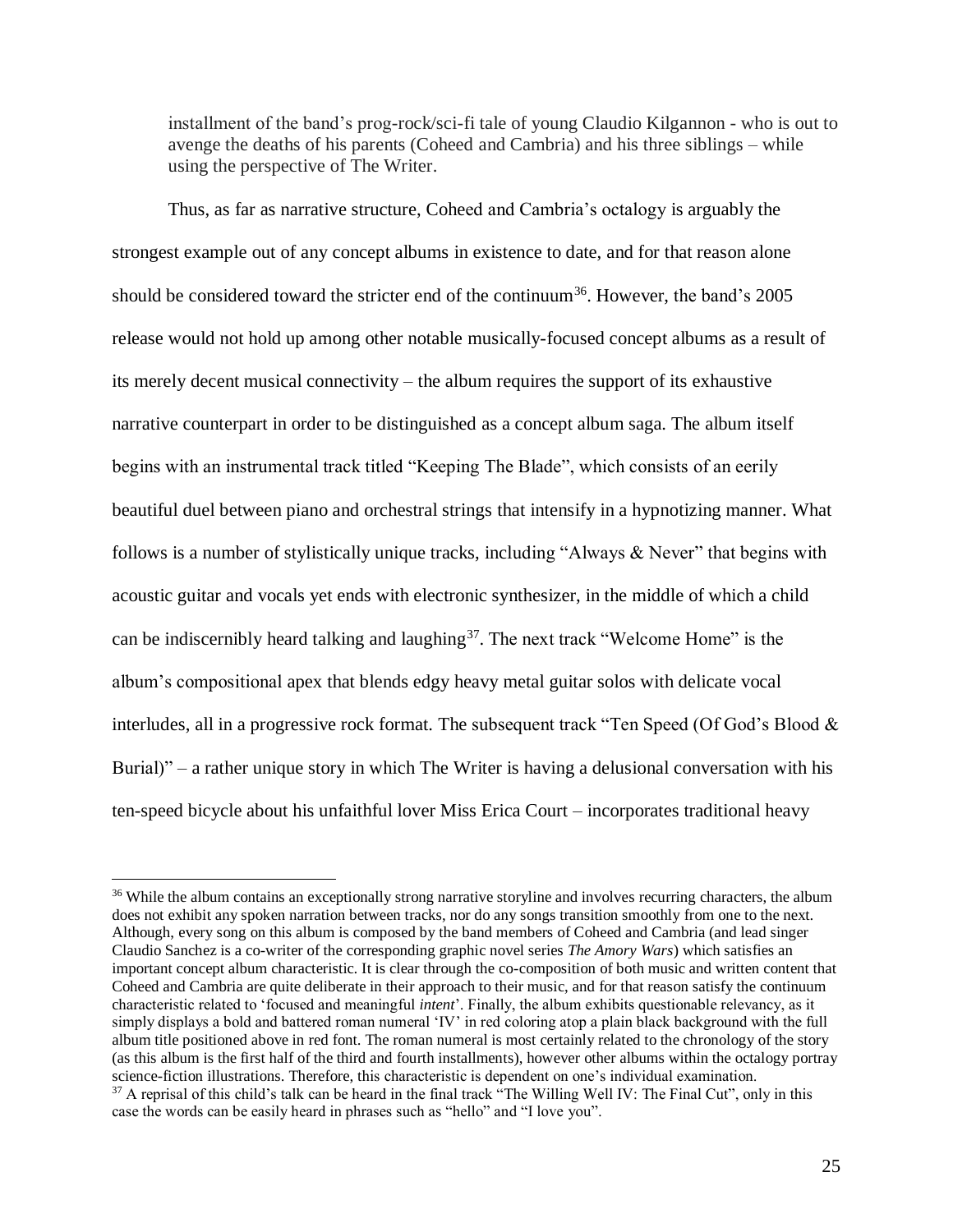metal instrumentation, as do a majority of the album's songs<sup>38</sup>, and contains a melody that is modified and repeated in the opening verse and chorus of the next song "Crossing The Frame". This same practice can be identified once more throughout the album when the melody of the track "Apollo I: The Writing Writer" is reprised identically in the second-to-last song "The Willing Well III: Apollo II: The Telling Truth".

The final few tracks of *Good Apollo, I'm Burning Star IV* act as a miniature prog-rock symphony, with a total of four 'movements' closing out Coheed and Cambria's third studio album. Each track of 'The Willing Well' small-scale saga exceeds seven minutes in length and illuminates a sub-plot within the larger narrative storyline. It is during these tracks that musical continuity can be heard *between albums*, specifically in "The Willing Well III: Apollo II: The Telling Truth" where, at approximately 4:46, a reprise of the melody from "Blood Red Summer" from the previous album *In Keeping Secrets of Silent Earth: 3* is performed. Following this reprisal, the line "Jesse | Bad boy | Just come look at what your brother did" is sung by Sanchez – a direct reference to the song "Everything Evil" from Coheed and Cambria's first album *The*  Second Stage Turbine Blade that was released in 2002<sup>39</sup>. In summation, Coheed and Cambria have created a unique conceptual legacy that is unparalleled in narrative complexity. The cooperation between the band's strong narrative foundation (and graphic novel supplement) and reasonable musical continuity – both within and among albums in the octalogy – position *Good* 

<sup>&</sup>lt;sup>38</sup> While many of the songs incorporate traditional heavy metal instrumentation as stated, other unique instrumentation includes: mandolin, ukulele, digeridoo, lap steel guitar, sound effects, and electronic synthesizer. The employment of alien-like synthesizer and sound effects can be heard throughout multiple tracks on the album, including "Apollo I: The Writing Writer", "Once Upon Your Dead Body", "The Willing Well I: Fuel for the Feeding End", "The Willing Well II: From Fear Through the Eyes of Madness", and "The Willing Well III: Apollo II: The Telling Truth".

<sup>&</sup>lt;sup>39</sup> This type of multi-work connectivity can also be seen in the classical repertoire of German composer Richard Wagner. Wagner's 'Der Ring des Nibelungen', or The Ring cycle, is a series of four operas linked together by the same storyline in which leitmotifs are employed to unify the works.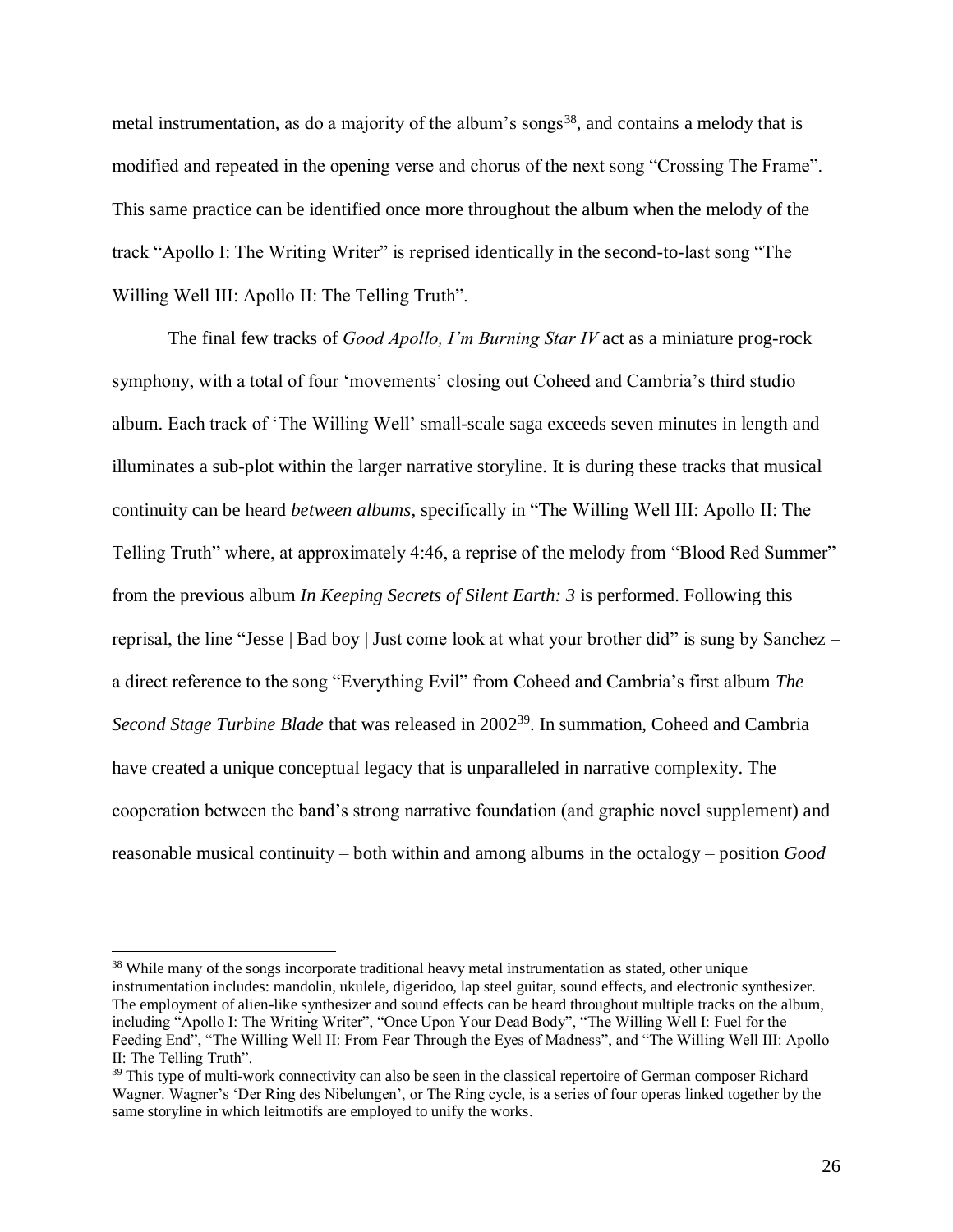*Apollo, I'm Burning Star IV: From Fear Through the Eyes of Madness* in the strict end of the

continuum.

| <b>Characteristic</b>                                                        | <b>Satisfied Y/N</b> |
|------------------------------------------------------------------------------|----------------------|
| <i>Strong</i> narrative, storyline, or conceptual foundation                 | Yes                  |
| Character names or narrator                                                  | Yes                  |
| Related narration between songs                                              | No.                  |
| Well-connected musical elements among tracks                                 |                      |
| Melody (or Repeated Melody)                                                  | Yes                  |
| Rhythm                                                                       | N <sub>0</sub>       |
| <b>Key Relationships</b>                                                     | N <sub>0</sub>       |
| Motifs                                                                       | N <sub>0</sub>       |
| Lyrics                                                                       | Yes                  |
| Instrumentation                                                              | Yes                  |
|                                                                              | Yes                  |
| Focused and meaningful <i>intent</i> by the composers                        | Yes                  |
| Supportive visual components (ex: graphic novels, films, music videos, etc.) | $Yes - Graphic$      |
|                                                                              | <b>Novels</b>        |
| Cover art relates to the concept                                             | 9                    |
| Smooth transitions between one or more tracks                                | N <sub>o</sub>       |
| Most, if not all, tracks on the album are composed by the same               | Yes                  |
| songwriter(s)                                                                |                      |

## *A Thousand Suns* **(2005)**

Whereas the former two albums have exhibited varying levels in musical continuity and conceptual strength, one album by the band Linkin Park satisfies both to a measurable degree. *A Thousand Suns* was released in 2005 and is the band's fourth studio album. The record centers upon the themes of nuclear warfare and human fears and may be interpreted as an extended metaphor for which 'broken' or oppressed people live in perpetual fear within a nuclear dystopia until they gain the united courage to rise up and rebel against their political and social oppressors. Co-lead vocalist Mike Shinoda claims that the band envisioned the record as a concept album during the initial stages of its development, however Linkin Park modified their approach as the process continued. Nonetheless, *A Thousand Suns'* contains elements of strong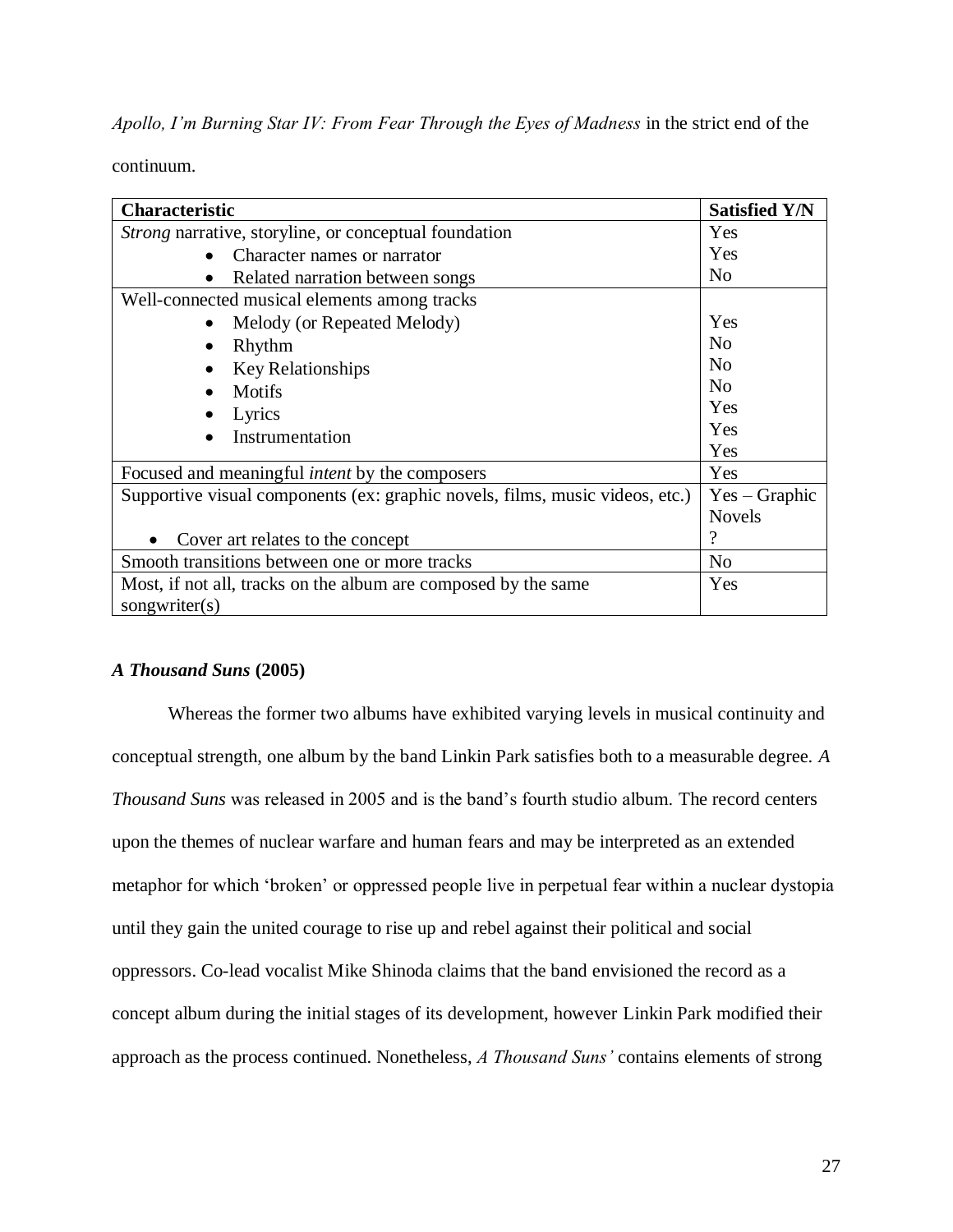musical continuity as well as the aforementioned solid conceptual foundation that compensate for the composer's questionable intent.

Musically, the tracks of *A Thousand Suns* connect to one another to a greater degree than both *Sgt. Pepper's* and *Good Apollo*. The album reflects the thematic essences of nuclear warfare and human fear in each of its individual tracks, while simultaneously conveying a sense of development that progresses from dystopian chaos to a unified clarity of its fictional society<sup>40</sup>. Furthermore, each song transitions seamlessly from one to the next, oftentimes utilizing the same chord, drone, or key that ended the previous song to begin the following track. When considering the lyrical elements of *A Thousand Suns,* the band has provided their audience with much to examine. The album begins with "The Requiem", a track that is comprised of a slowed melody of "The Catalyst" – the track that contains the title phrase in lyrics that state, "God save us everyone | Will we burn inside the fires of a thousand suns? | God bless us everyone | We're a broken people living under loaded gun<sup>141</sup>. The following track, "The Radiance", contains a speech by J. Robert Oppenheimer who is responsible for researching and designing designed the atomic bomb in 1945 – the scientist appears multiple times throughout the album, including in reference to Japan<sup>42</sup> as well as to the title phrase itself<sup>43</sup>. The narration of two other notable individuals can be heard on this album as well, including Martin Luther King, Jr. and Mario

<sup>40</sup> These themes are directly reflected in the cover art, as well. The album cover for *A Thousand Suns* consists of a sideways, black, and blurry mushroom cloud atop a plain white background – reminiscent of the clouds that inevitably appear after an atomic explosion.

<sup>&</sup>lt;sup>41</sup> This practice of sharing lyrics between two songs can also be heard in "Burning In The Skies" and "The Fallout" in which the latter reiterates those of the former.

<sup>&</sup>lt;sup>42</sup> Hiroshima and Nagasaki are the two Japanese cities that experienced atomic explosions as a result of Oppenheimer's research on the  $6<sup>th</sup>$  and  $9<sup>th</sup>$  of August 1945, respectively. The song "Jornada Del Muerto" is written and sung in Japanese.

<sup>43</sup> The title, *A Thousand Suns*, is a reference to J. Robert Oppenheimer's 1945 statement describing the atomic bomb "as bright as a thousand suns".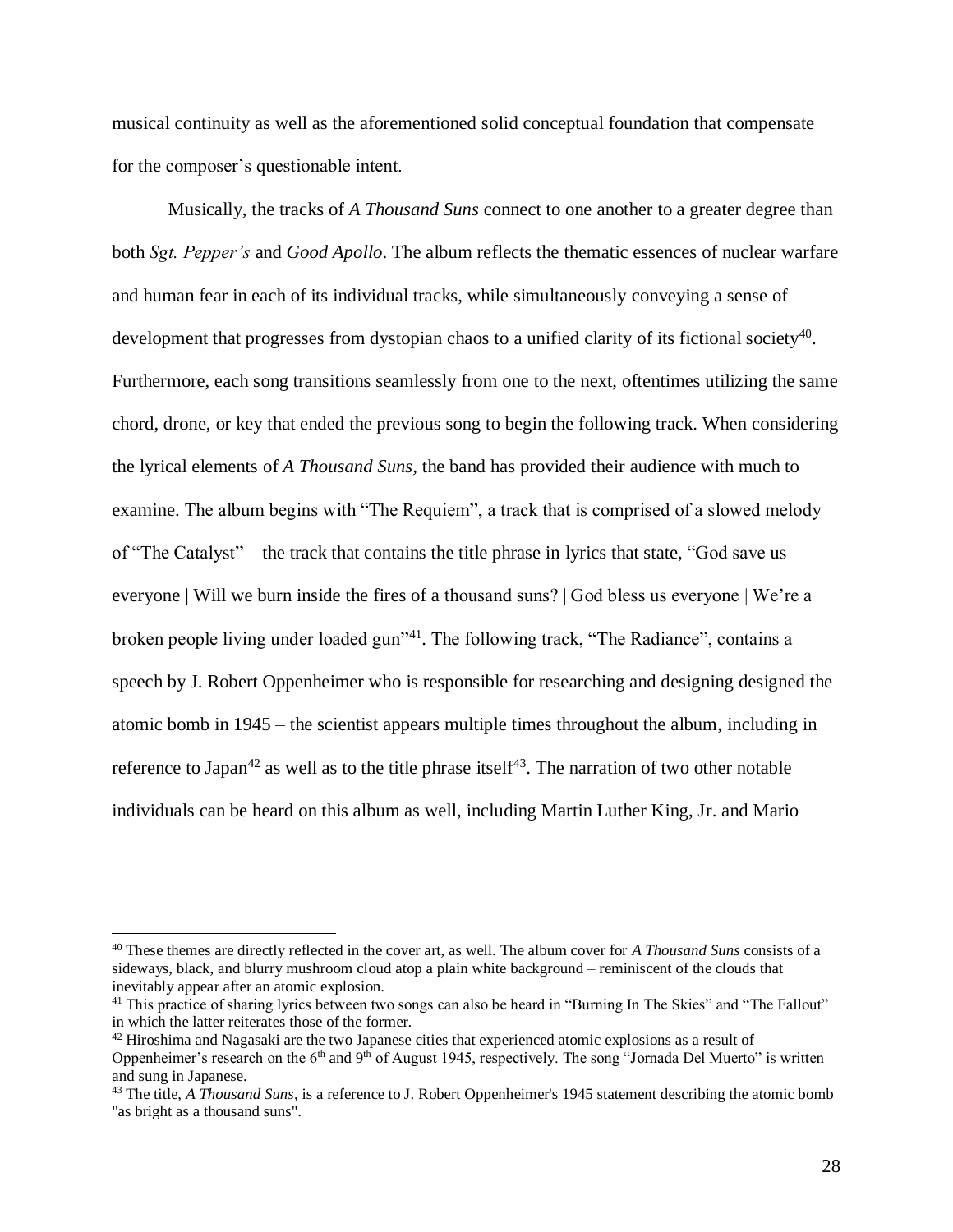Savio, both of whom describe a growing unrest within society surrounding political injustices that were occurring at the time.

In addition to vocal narration, Linkin Park has also incorporated the use of motifs in multiple forms, the first of which is sound effects – more specifically cricket chirps, explosions, and indiscernible army commands that appear in "Burning In The Skies", "Empty Spaces", and "When They Come For Me". The second form of motif can be heard in the lyrics, for which the permeating phrase throughout the album is "Lift me up, let me go" that can be heard in one form or another in various tracks, including "Jornada Del Muerto"<sup>44</sup>, "Robot Boy", "Iridescent", and most importantly "The Catalyst" that acts as an epiphanic moment in the narrative's development. The album ends with an acoustic ballad, "The Messenger", that may be interpreted as an anthem of hope for the 'broken people' of the dystopian society, as well as for those in our present society today. This concluding track symbolizes the resolution of oppression while also signifying the calm after the storm that occurs once a seemingly insurmountable feat has been overcome. Linkin Park seeks to connect historical realities with fictional narratives in their 2005 record, with the ultimate goal of resonating with their audience in an innovative and creative manner. Through the use of both a connecting concept and compelling musical continuity – as well as the satisfaction of numerous other supporting conceptual characteristics – *A Thousand Suns* should be positioned in the moderately-strict region on the concept album continuum.

| <b>Characteristic</b>                                 | <b>Satisfied Y/N</b> |
|-------------------------------------------------------|----------------------|
| Strong narrative, storyline, or conceptual foundation | Yes/No               |
| Character names or narrator                           | No                   |
| Related narration between songs                       | $Yes -$              |
|                                                       | Speeches             |
| Well-connected musical elements among tracks          | Yes                  |
| Melody (or Repeated Melody)                           | Yes                  |

<sup>44</sup> The Japanese lyrics "Mochiagete, Tokihanashite" that are continuously repeated throughout this track roughly translate to "Lift me up, let me go".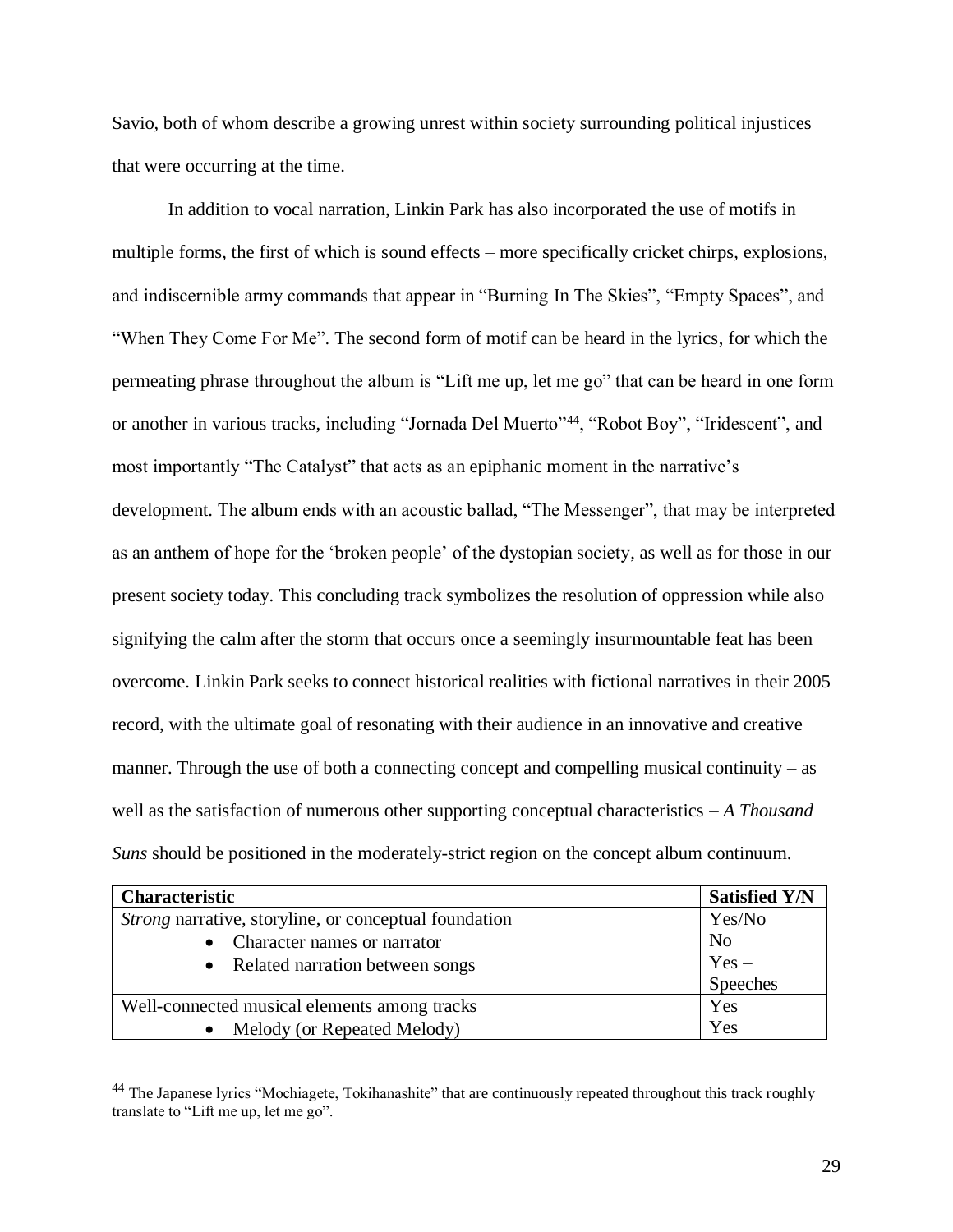| Rhythm<br>$\bullet$                                                          | Yes |
|------------------------------------------------------------------------------|-----|
| <b>Key Relationships</b>                                                     | Yes |
| <b>Motifs</b>                                                                | Yes |
| Lyrics<br>$\bullet$                                                          | Yes |
| Instrumentation<br>$\bullet$                                                 | Yes |
| Focused and meaningful <i>intent</i> by the composers                        | റ   |
| Supportive visual components (ex: graphic novels, films, music videos, etc.) | Yes |
| Cover art relates to the concept<br>$\bullet$                                | Yes |
| Smooth transitions between one or more tracks                                | Yes |
| Most, if not all, tracks on the album are composed by the same               | Yes |
| songwriter $(s)$                                                             |     |

### **V. Conclusions**

 $\overline{a}$ 

The concept album has a rich musical history, with roots stemming back as early as the nineteenth century in the song cycles of classical composers like Robert Schumann. As concept albums continue to surface today among various musical styles, it is becoming increasingly important to more accurately define the term in order to fully understand the true significance and impact that the concept album has had on music. With such an extensive collection of diverse definitions and parameters that has been offered from the 1960s until today, it is unsurprising that the concept album continues to evade strict categorization. This lack of uniform comprehension has created a gap in the field of musicology – one that is also caused by an absence of an encyclopedic entry in the Groves Music Online Encyclopedia which acts as the premiere encyclopedic source for musical information. Due to these deficiencies, I am seeking to fill both gaps with the concept album continuum model. This model, ranging from loose to strict, considers two primary characteristics: a narrative foundation and musical continuity – at least one of which should be included in any concept album<sup>45</sup> – as well as multiple supporting

<sup>&</sup>lt;sup>45</sup> It is worth noting that albums that omit both a narrative structure or solid conceptual basis, as well as wellconnected musical elements may result in a significantly reduced likelihood that those albums may be considered conceptual.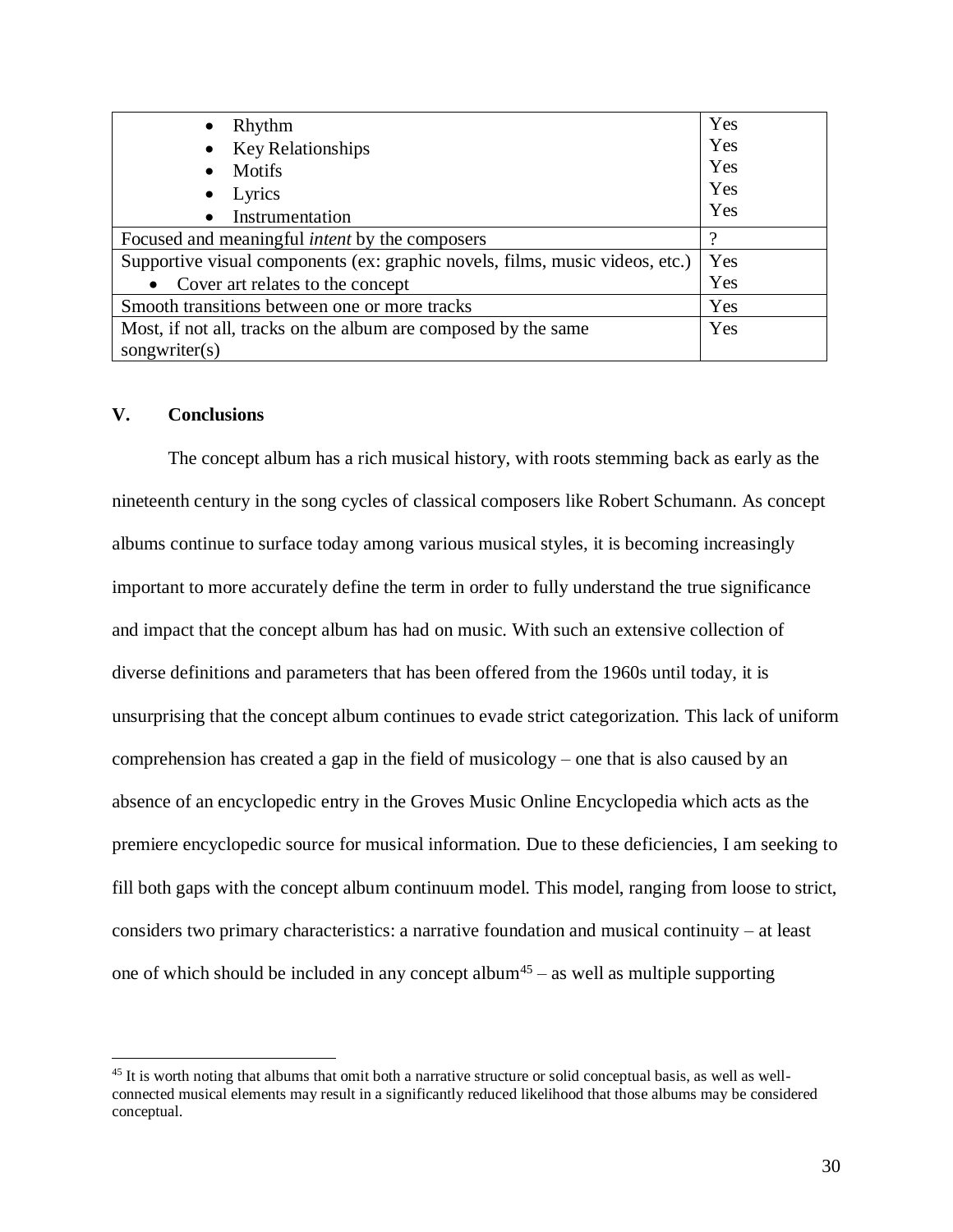elements that, when included, strengthen the conceptual integrity of an album<sup>46</sup>. The more characteristics that are satisfied by a particular album, the 'stricter' the album is placed along the continuum, and vice versa. This model offers a structured and detached view of the concept album in order to allow for a more careful consideration and comparison of musical albums.

In my analysis, I have exemplified one concept album that possesses neither a strong narrative structure nor musical continuity, one that that contains a strict narrative plotline with little musical relation, and one that satisfies both to a measurable degree $47$ . The examination of three distinct concept albums, all unique in their historical decade and musical approach, is intended to demonstrate the sheer diversity and creativity with which an album may be composed – precisely one reason why a continuum model that embraces all concept albums within its boundaries is an optimal system for categorizing this musical form. It is my objective that the continuum model is not only used as a tool for classification, but that it also influences future concept album creations. In fact, as a compliment to this thesis I am composing an original concept album to be disseminated in May 2019, which, as part of the early stages of development, is already being influenced by this model. After having outlined the various characteristics that are included in the concept album continuum model, I have found myself considering the strictness of my own elements as they are written and modifying them accordingly, in order to strengthen the theoretical placement of my future complete work. As formerly stated, the concept album continuum model provides an organized framework for analyzing and categorizing a once indefinable form of music. While their complexity and

<sup>46</sup> These supporting elements include: focused and meaningful intent by the composers, supportive visual components including related cover art or film, transitions between songs, and consistent songwriters for most, if not all, tracks on the album.

<sup>47</sup> *Sgt. Pepper's Lonely Hearts Club Band, Good Apollo, I'm Burning Star IV, Volume One: From Fear Through the Eyes of Madness,* and *A Thousand Suns,* respectively.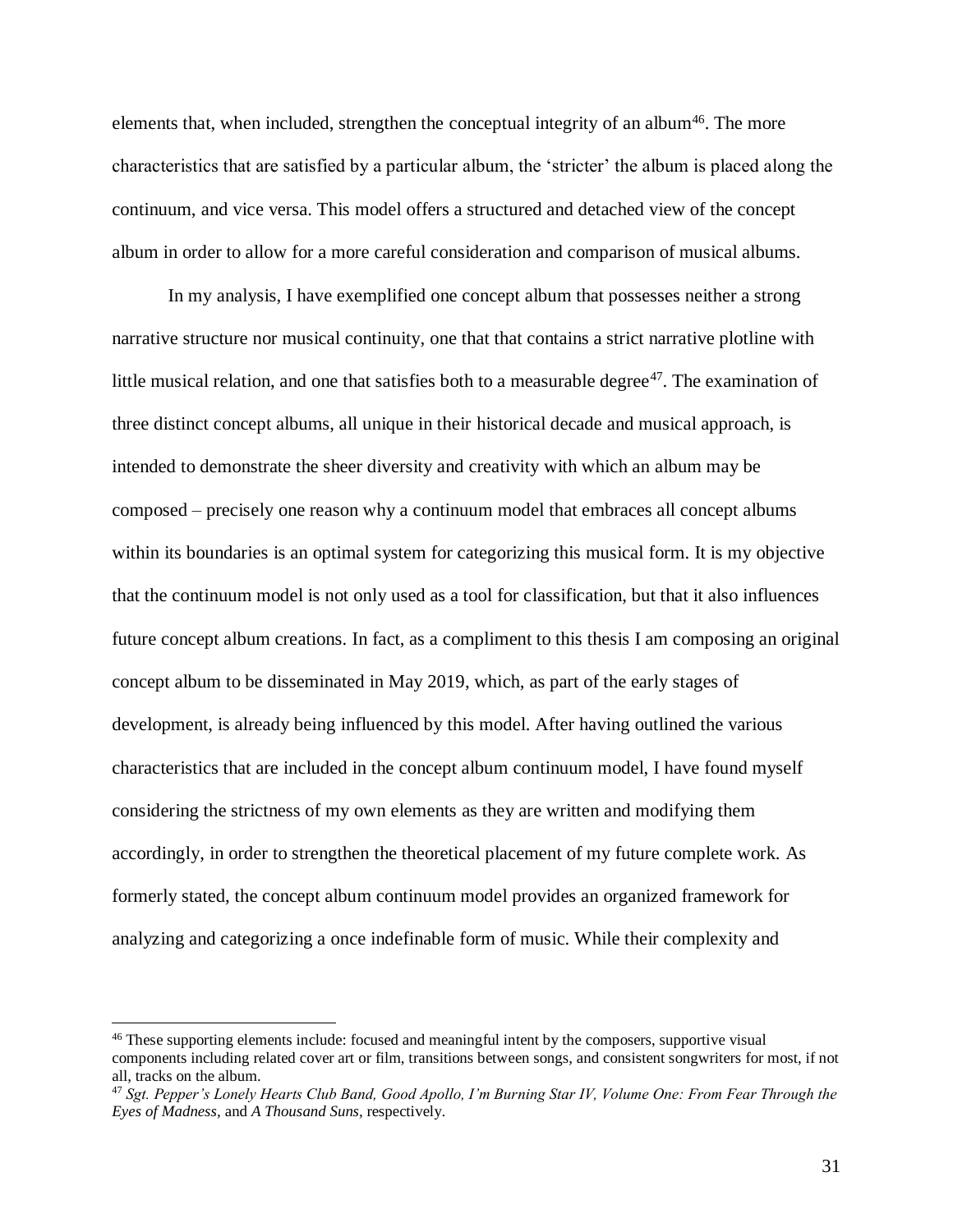ambiguity have previously been sources of difficulty in traditional classification, it is through this model that concept albums are rightfully praised for their individuality and creativity  $-$  a feature of music that should forever be cherished.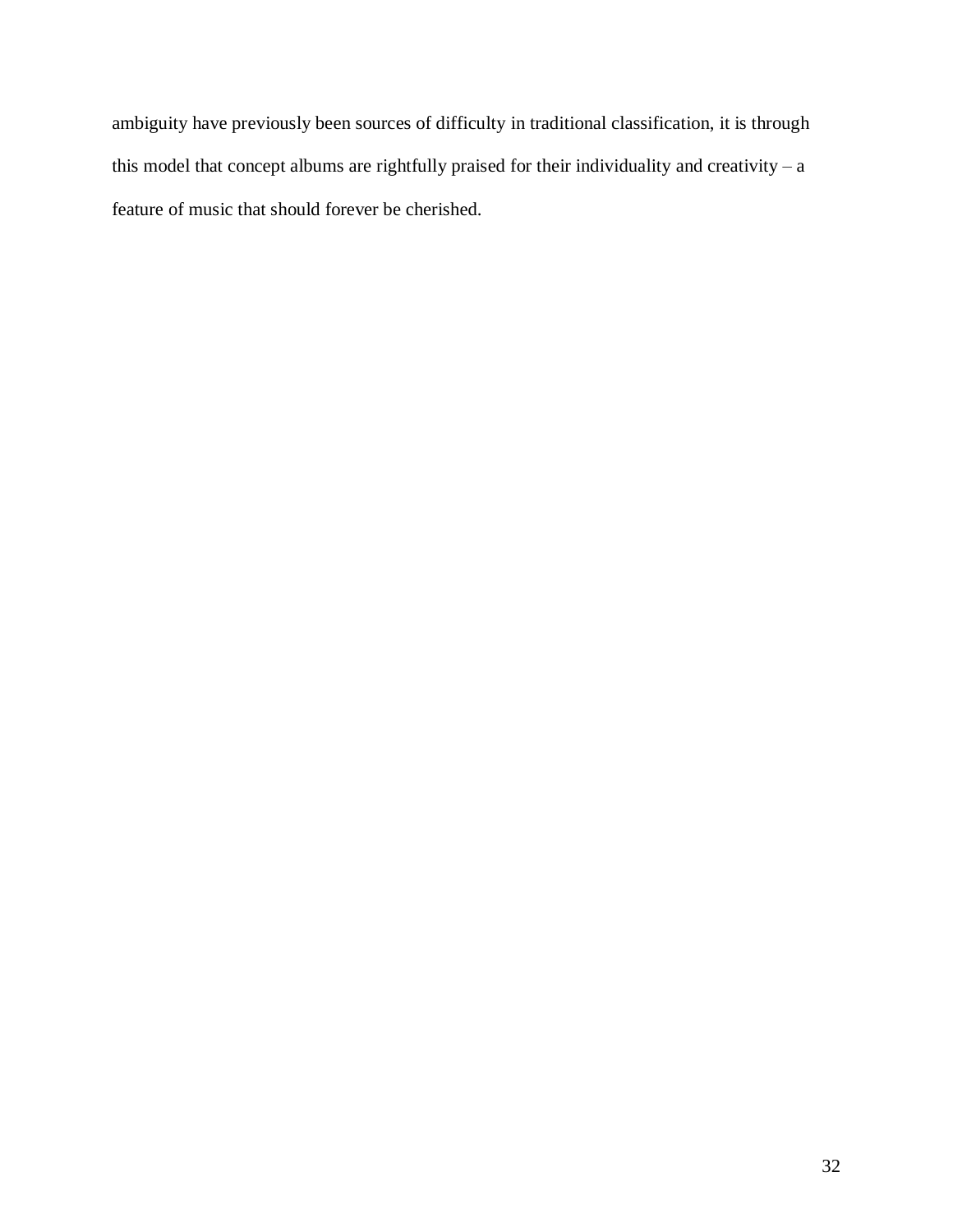#### References

- Alley, J. et. al. (2007). Schoenberg: *Pierrot Lunaire* / Chamber Symphony No. 1 / 4 Orchestral Songs (Schoenberg, Vol. 6). *Naxos Music Library.* Audio Recording Retrieved from [https://merrimack.naxosmusiclibrary.com/catalogue/item.asp?cid=8.557523.](https://merrimack.naxosmusiclibrary.com/catalogue/item.asp?cid=8.557523)
- Borders, J. (2001). Form and the Concept Album: Aspects of Modernism in Frank Zappa's Early Releases. *Perspectives of New Music, 39*(1), 118-160. Retrieved from [http://www.jstor.org/stable/833535.](http://www.jstor.org/stable/833535)
- Daverio, J., & Sams, E. (2001). Schumann, Robert. *Grove Music Online.* Ed. Retrieved from [http://www.oxfordmusiconline.com/grovemusic/view/10.1093/gmo/9781561592630.001.](http://www.oxfordmusiconline.com/grovemusic/view/10.1093/gmo/9781561592630.001.0001/omo-9781561592630-e-0000040704) [0001/omo-9781561592630-e-0000040704.](http://www.oxfordmusiconline.com/grovemusic/view/10.1093/gmo/9781561592630.001.0001/omo-9781561592630-e-0000040704)
- Ezust, E. (n.d.). Frauenliebe und -Leben. *The LiederNet Archive.* Retrieved from [http://www.lieder.net/lieder/assemble\\_texts.html?SongCycleId=70.](http://www.lieder.net/lieder/assemble_texts.html?SongCycleId=70)
- Ezust, E. (n.d.). Pierrot Lunaire. *The LiederNet Archive.* Retrieved from [http://www.lieder.net/lieder/assemble\\_texts.html?SongCycleId=180.](http://www.lieder.net/lieder/assemble_texts.html?SongCycleId=180)
- Hielscher, U. & Rubens, S. (2008). Schumann, R.: Lied Edition Vol. 5 *Frauenliebe und -leben,* Op. 42. *Naxos Music Library.* Audio Recording Retrieved from [https://merrimack.naxosmusiclibrary.com/catalogue/item.asp?cid=8.557078.](https://merrimack.naxosmusiclibrary.com/catalogue/item.asp?cid=8.557078)
- Montgomery, D. (2002). The Rock Concept Album: Context and Analysis. *National Library of Canada: University of Toronto.*
- (n.d.). Dust Bowl Ballads: Woody Guthrie. *Smithsonian Folk Ways Recordings.* Retrieved from [https://folkways.si.edu/woody-guthrie/dust-bowl-ballads/american-folk-struggle](https://folkways.si.edu/woody-guthrie/dust-bowl-ballads/american-folk-struggle-protest/music/album/smithsonian)[protest/music/album/smithsonian.](https://folkways.si.edu/woody-guthrie/dust-bowl-ballads/american-folk-struggle-protest/music/album/smithsonian)

(n.d.). Good Apollo, I'm Burning Star IV, Volume One: From Fear Through the Eyes of